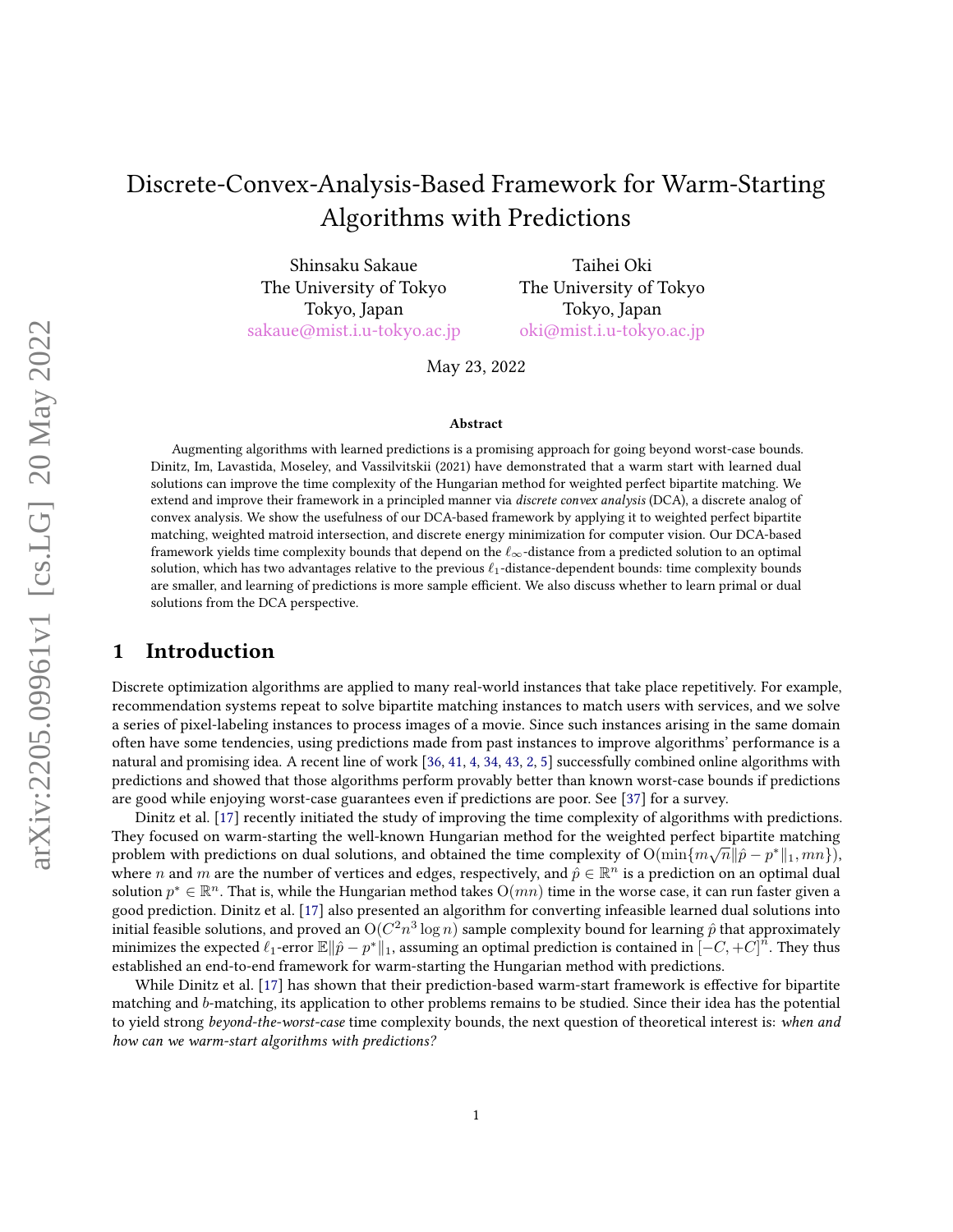<span id="page-1-1"></span>Table 1: Our results for weighted perfect bipartite matching (BM) on bipartite graphs with n vertices and at most m edges, weighted matroid intersection (MI) on pairs of rank-r matroids on an identical ground set of size  $n(\tau)$  is the running time of independence oracles), and discrete energy minimization on graphs with n vertices and at most  $m$ edges.

| Problem                            | Local optimization problem                       | Time complexity                                                                            | Prediction   |
|------------------------------------|--------------------------------------------------|--------------------------------------------------------------------------------------------|--------------|
| Weighted perfect BM<br>Weighted MI | Maximum cardinality BM<br>Maximum cardinality MI | $O(m\sqrt{n}  p^* - \hat{p}  _{\infty})$<br>$O(\tau n r^{1.5} \ p^* - \hat{p}\ _{\infty})$ | Dual<br>Dual |
| Discrete energy min.               | Minimum cut                                      | $O(mn^2 \ p^* - \hat{p}\ _{\infty})$                                                       | Primal       |

Our contribution is to extend and improve the framework of [\[17\]](#page-10-3) in a principled manner. Our idea comes from an intuition that the time complexity bound of [\[17\]](#page-10-3) seems to be originating from some geometric property of the Hungarian method. In continuous optimization, warm-starting the gradient descent method reduces its running time, which we can see by simple geometric reasoning (see Figure [1a\)](#page-1-0). We formalize this idea for discrete optimization via discrete convex analysis (DCA) by Murota [\[38\]](#page-11-3), which is a discrete analog of con-vex analysis [\[42\]](#page-12-2) and offers a gradient-descent-like interpretation of various discrete optimization algorithms, as in Figure [1b.](#page-1-0) Based on DCA, we show that warm-starting with predictions is effective for a large class of problems called  $L/L^\natural$ -convex minimization.

<span id="page-1-0"></span>

Figure 1: Images of warm-starts in (a) continuous and (b) discrete optimization, where darker colors indicate smaller objective values.

As with the framework of [\[17\]](#page-10-3), given a prediction  $\hat{p}$  on an optimal solution  $p^*$ , we convert  $\hat{p}$  into an initial feasible solution  $p^\circ$ . Then, starting from  $p^\circ$ , we iteratively solve a local optimization problem to find a direction, along which we proceed. We will see that the number of iterations is  $\mathrm{O}(\|p^* - \hat{p}\|_\infty)$  (see Figure [1b](#page-1-0) for an image). Thus, if a local optimization solver runs in  $T_{\rm loc}$  time, the total time complexity is  ${\rm O}(T_{\rm loc} \| p^* - \hat p \|_\infty)$  plus the time of converting  $\hat{p}$  into  $p^\circ$ , which is often shorter than  $T_{\rm loc}$ . Table [1](#page-1-1) summarizes the results obtained by applying our DCA-based framework to specific problems, where  $T_{\text{loc}}$  is replaced with the running time of standard local optimization solvers. As for bipartite matching, our bound is up to  $n$  times smaller than the  $\mathrm{O}(m\sqrt{n}\|\hat{p}-p^*\|_1)$  $\mathrm{O}(m\sqrt{n}\|\hat{p}-p^*\|_1)$  $\mathrm{O}(m\sqrt{n}\|\hat{p}-p^*\|_1)$  bound of  $[17].^1$  $[17].^1$ 

We then provide an  $\mathrm{O}(C^2n)$  sample complexity bound for learning predictions that approximately minimize the expected  $\ell_{\infty}$ -error,  $\mathbb{E} \|p^* - \hat{p}\|_{\infty}$ , assuming an optimal prediction to be in  $[-C, +C]^n$ . Our bound is better than the previous  $O(C^2n^3\log n)$  bound of [\[17\]](#page-10-3) for approximately minimizing the expected  $\ell_1$ -error. Our method for learning predictions is based on a recent online-learning framework by Khodak et al. [\[31\]](#page-11-4), and we also obtain an  $\mathrm{O}(C\sqrt{nT})$ regret bound for the online setting.

We finally discuss whether to learn primal or dual solutions, which depends on problems as in Table [1](#page-1-1) and has been decided in a somewhat ad-hoc manner in literature. We provide a guideline for choosing primal or dual from the DCA perspective by considering path connectivity of feasible regions.

#### 1.1 Related work

Theoretically fast algorithms. We overview existing theoretically fast algorithms. We emphasize that, as with [\[17\]](#page-10-3), our motivation is to accelerate simple algorithms, not to develop theoretically fast algorithms, which are often dicult to implement and empirically slow due to hidden large constants. For maximum cardinality bipartite √ matching, the standard Hopcroft–Karp algorithm [\[26\]](#page-11-5) runs in  $O(m\sqrt{n})$  time, and a recent fast algorithm [\[47\]](#page-12-3) takes

<span id="page-1-2"></span><sup>1</sup>Unlike [\[17\]](#page-10-3), our framework cannot yield worst-case bounds in general, which is a limitation of our work. This, however, does not matter in practice if we can run standard algorithms in parallel, as discussed in Section [6.](#page-9-0)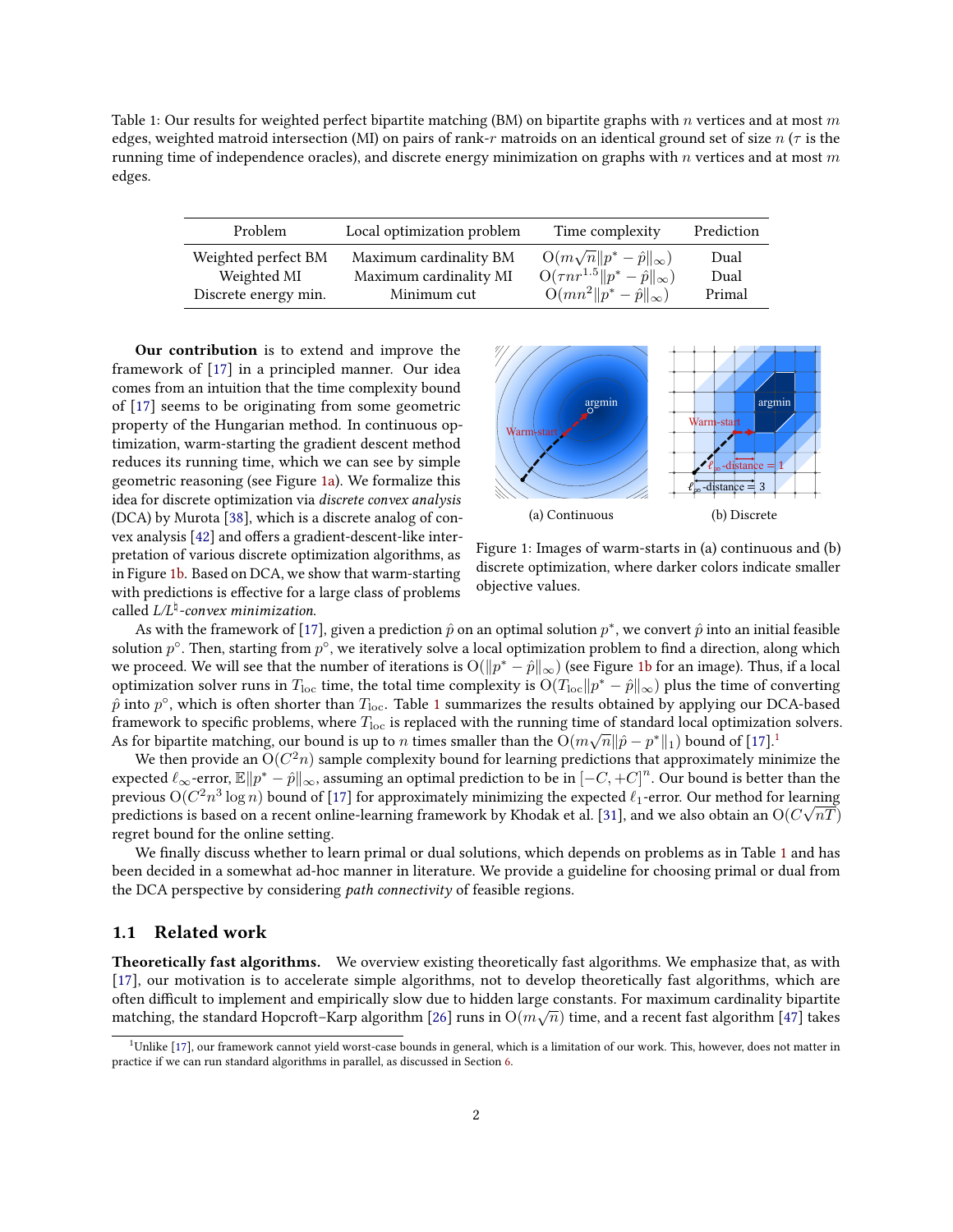$\mathrm{O}(m + n^{1.5})$  time (up to logarithmic factors). For weighted bipartite matching with non-negative integer weights  $\Theta(m+n)$  time (up to logarithmic factors). For weighted bipartite matching with non-negative integer weights bounded by W, a scaling-type algorithm [\[18\]](#page-10-4) runs in  $\Theta(m\sqrt{n}\log(W))$  time. Moreover, a recent almost-linear-time max/min-cost flow algorithm [\[14\]](#page-10-5) implies an  $O(m^{1+o(1)} \log^2 W)$ -time algorithm for weighted bipartite matching. For maximum cardinality matroid intersection, a standard algorithm is Cunningham's  $O(\tau nr^{1.5})$ -time algorithm [\[15\]](#page-10-6), and a recent faster algorithm [\[12\]](#page-10-7) runs in  $O(\tau nr\log r)$  time. For weighted matroid intersection, there is an  $O(\tau nr^2)$ -time algorithm [\[9\]](#page-10-8). Moreover, if the maximum weight is bounded by  $W$ , there are  $\mathrm{O}(\tau n^2 \log(nW))$ -time [\[35\]](#page-11-6) and  $\mathrm{O}(\tau nr^{1.5}W)$ -time [\[27\]](#page-11-7) algorithms. For discrete energy minimization, there is an  $\mathrm{O}(mn\log(n^2/m)\log(nW))$ -time algorithm  $[1]$ , where W is the number of possible vertex labels. For a particular case where smoothness of vertex labels is measured by linear deviation functions, there is an algorithm that takes almost the same time to solve a min-cut instance [\[25\]](#page-11-8); combined with the algorithm of [\[14\]](#page-10-5), it runs in  $O(m^{1+o(1)} \log^2 W)$  time.

Algorithms with predictions. Many recent studies [\[36,](#page-11-0) [41,](#page-12-0) [4,](#page-10-0) [34,](#page-11-1) [43,](#page-12-1) [2,](#page-10-1) [5\]](#page-10-2) improved competitive ratios of online algorithms with predictions. Dinitz et al. [\[17\]](#page-10-3) proposed to warm-start algorithms with predictions. Khodak et al. [\[31\]](#page-11-4) developed an online-learning framework for learning predictions, and applied it to the  $\ell_1$ -error minimization setting developed an online-learning tramework for learning predictions, and applied it to the  $\ell_1$ -error minimization setting<br>of [\[17\]](#page-10-3) to obtain O(Cn $\sqrt{n}T$ ) regret and O(C<sup>2</sup>n<sup>3</sup>) sample complexity bounds. By contrast, we lear minimize the  $\ell_{\infty}$ -error, yielding better guarantees. Data-driven algorithm design [\[3\]](#page-10-9) is closely related to algorithms with predictions. As discussed in [\[31\]](#page-11-4), one distinction is that the former aims to tune algorithm parameters to optimize the expected performance, while the latter focuses on prediction-dependent bounds to quantify the improvement gained by using predictions. A very recent study [\[13\]](#page-10-10) also extended and improved [\[17\]](#page-10-3), which should be considered as independent of each other and employs a different approach from ours.

#### 2 Preliminaries

Let  $|\cdot|$  denote the rounding to the nearest integer (0.5 is rounded down). We apply  $|\cdot|$ ,  $[\cdot]$ , and  $|\cdot|$  to vectors in an element-wise manner. We use  $V = \{1, 2, ..., n\}$  to denote a finite ground set of size  $n \in \mathbb{N}$ . For any  $X \subseteq V$ ,  $\mathbf{1}_X\in\{0,1\}^V$  denotes an indicator vector whose entries corresponding to  $X$  are one and the others are zero; let  $1 = 1_V$ . Let ∨ and ∧ denote the element-wise maximum and minimum operators, respectively. For any  $S \subseteq \mathbb{Z}^V$ , let  $\mathrm{conv}(S) \subseteq \mathbb{R}^V$  denote the convex hull of S.

Given any function  $g: \mathbb{Z}^V \to \mathbb{R} \cup \{+\infty\}$ , let  $\text{dom } g = \{p \in \mathbb{Z}^V \mid g(p) < +\infty\}$  be its effective domain, which indicates the feasible region of a minimization problem of form  $\min_{p\in\mathbb{Z}^V} g(p)$ . We say g is proper if  $\text{dom } g \neq \emptyset$ . In this paper, we assume the following basic conditions to hold.

<span id="page-2-0"></span>**Assumption 1.** We assume that any objective function  $g:\mathbb{Z}^V\to\mathbb{R}\cup\{+\infty\}$  is proper and has at least one minimizer. Moreover, given any  $g$ , we uniquely associate  $p^*(g)\in \operatorname{argmin}_{p\in \mathbb{Z}^V} g(p)$  with  $g$  by breaking ties with an arbitrary predefined rule (to deal with the case of multiple minimizers).

#### 2.1 Background on discrete convex analysis

We overview the basics of discrete convex analysis. We refer the reader to [\[38\]](#page-11-3) for more information.

Considering functions on  $\mathbb{Z}^V$ , how to define convexity is already nontrivial. A well-known property of a continuous convex function  $f$  is midpoint convexity, i.e.,  $\frac{f(x)+f(y)}{2}\geq f\big(\frac{x+y}{2}\big)$ , and its natural discrete analog for a function  $g:\mathbb{Z}^V\to\mathbb{R}\cup\{+\infty\}$  would be  $g(p)+g(q)\geq g\big(\big\lceil\frac{p+q}{2}\big\rceil\big)+g\big(\big\lfloor\frac{p+q}{2}\big\rfloor\big)$  for all  $p,q\in\mathbb{Z}^V.$  This condition is indeed equivalent to the the following  $L^\natural$ *-convexity* of  $g.$ 

**Definition 1.** A proper function  $g:\mathbb{Z}^V\to\mathbb{R}\cup\{+\infty\}$  is *L-convex* if it has the following properties.

Submodularity:  $g(p) + g(q) \ge g(p \vee q) + g(p \wedge q)$  for all  $p, q \in \mathbb{Z}^V$ .

Linearity in the direction of 1: there exists  $r \in \mathbb{R}$  such that  $g(p+1) = g(q) + r$  for all  $p \in \mathbb{Z}^V$ .

A proper function  $g:\Z^V\to\R\cup\{\infty\}$  is  $L^\natural$ -convex if a function  $\tilde g:\Z\times \Z^V\to\R\cup\{+\infty\}$  defined by  $\tilde g(p_0,p)=0$  $g(p - p_0 \textbf{1})$  for all  $p_0 \in \mathbb{Z}$  and  $p \in \mathbb{Z}^V$  is L-convex.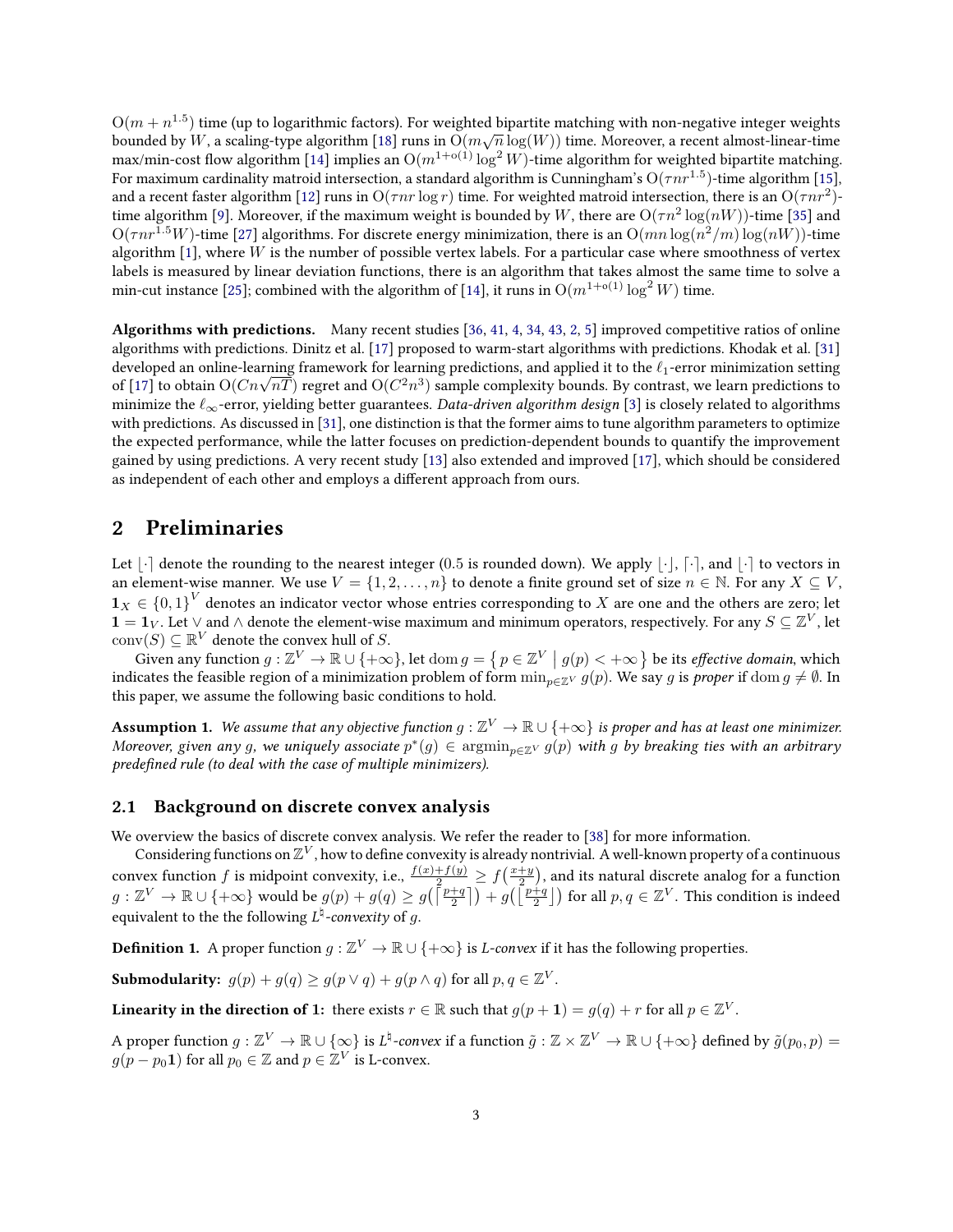<span id="page-3-0"></span>Algorithm 1 Steepest descent method for L-convex (L $^\natural$ -convex) function minimization

<span id="page-3-3"></span><span id="page-3-1"></span>1:  $p \leftarrow p^{\circ} \in \text{dom } g$   $\triangleright p^{\circ}$  $\triangleright$   $n^{\circ}$  is an initial feasible solution. 2: while not converged : 3:  $d \leftarrow \operatorname{argmin} \{ g(p + d') \mid d$  $0' \in \mathcal{N}_+$ } .  $\triangleright$  Replace  $\mathcal{N}_+$  with  $\mathcal{N}_\pm$  if  $g$  is  $L^\natural$ -convex. 4: **if**  $g(p+d) = q(p)$ : 5: return p 6:  $\lambda \leftarrow \sup \{ \lambda' \in \mathbb{Z}_{>0} \mid g(p + \lambda' d) - g(p) = \lambda'$  $\triangleright$  Alternatively,  $\lambda \leftarrow 1$ . 7:  $p \leftarrow p + \lambda d$ 

<span id="page-3-2"></span>While  $L^\natural$ -convex functions form a wider class than L-convex functions, the two classes are essentially equivalent due to the one-to-one correspondence between  $L^\natural$ -convex functions on  $\Z^V$  and L-convex functions on  $\Z\times \Z^V$ . Thus, we can choose whichever is more convenient for modeling problems. Note that the sum of two L/L $^\natural$ -convex functions,  $g_1$  and  $g_2$ , is L/L $^\natural$ -convex if it is proper.

We say a non-empty set  $S\subseteq\mathbb{Z}^{\bar{V}}$  is L/L $^\natural$ -convex if its indicator function  $\delta_S$  is L/L $^\natural$ -convex, where  $\delta_S(p)=0$  if  $p \in S$  and  $+\infty$  otherwise. If  $g: \mathbb{Z}^V \to \mathbb{R} \cup \{+\infty\}$  is L/L<sup> $\natural$ </sup>-convex, then  $\text{dom } g \subseteq \mathbb{Z}^V$  is an L/L $\natural$ -convex set. The next proposition provides useful representations of  $\mathrm{L}/\mathrm{L}^\natural$ -convex sets.

<span id="page-3-5"></span>**Proposition 1.** A non-empty set  $S\subseteq\mathbb{Z}^V$  is  $L^\natural$ -convex if and only if there exist  $\alpha_i\in\mathbb{Z}\cup\{-\infty\}$ ,  $\beta_i\in\mathbb{Z}\cup\{+\infty\}$ , and  $\gamma_{ij} \in \mathbb{Z} \cup \{+\infty\}$   $(i, j \in V; i \neq j)$  such that

$$
S = \left\{ p \in \mathbb{Z}^V \mid \alpha_i \le p_i \le \beta_i, \ p_j - p_i \le \gamma_{ij} \ \text{for } i, j \in V; i \neq j \right\},\
$$

and is L-convex if and only if S is written as above without the box constraints  $\alpha_i \leq p_i \leq \beta_i$   $(i \in V)$ .

Therefore, the colored area in Figure [1b](#page-1-0) illustrates an example of  $L^\natural$ -convex sets in  $\mathbb{Z}^2.$  We can also represent  $\mathrm{conv}(S)\subseteq\mathbb{R}^V$  as above by replacing  $\mathbb{Z}^V$  with  $\mathbb{R}^V$  (see [\[38,](#page-11-3) Section 5.5]). L/Lʰ-convex sets also have the following useful property, which we prove in Appendix [A.](#page-13-0)

<span id="page-3-4"></span>**Lemma 1.** Let  $S \subseteq \mathbb{Z}^V$  be an L/L<sup> $\natural$ </sup>-convex set and  $p \in \text{conv}(S)$ . Then, it holds  $\lfloor p \rfloor \in S$ .

### <span id="page-3-6"></span>2.2 Steepest descent method for L/L<sup>1</sup>-convex function minimization

An essential property of continuous convex functions is that the local optimality implies the global optimality, which enables the gradient descent method to reach a global optimum. L- and  $L^\natural$ -convexity inherits this property with respect to neighborhood  $\mathcal{N}_+=\{0,+1\}^V$  and  $\mathcal{N}_\pm=\{0,-1\}^V\cup\{0,+1\}^V$ , respectively, i.e., for any L-convex (L<sup> $\natural$ </sup>-convex) function  $g:\mathbb{Z}^V\to\mathbb{R}\cup\{+\infty\}$  and  $p\in\mathbb{Z}^V$  , it holds

 $p \in \operatorname{argmin} \{ g(q) \mid q \in \mathbb{Z}^V \}$  $g(p) \leq g(p+d)$  for every  $d \in \mathcal{N}_+$   $(d \in \mathcal{N}_+).$ 

This fact underpins the convergence of a steepest descent method (Algorithm [1\)](#page-3-0) to a global minimum of any L/L<sup>ḥ</sup>convex function  $g:\mathbb{Z}^V\to \mathbb{R}\cup\{+\infty\}$ , as stated in Proposition [2](#page-4-0) presented below.

Algorithm [1](#page-3-0) is very simple: starting from an initial point  $p^{\circ} \in \text{dom } g$ , it finds a steepest direction by solving a local optimization problem (Step [3\)](#page-3-1), sets the step length  $\lambda$ , and updates the solution (Algorithm [1](#page-3-0) is a long-step version [\[24,](#page-11-9) [46\]](#page-12-4), and we can also let  $\lambda = 1$  in Step [6\)](#page-3-2). The algorithm terminates if Step [3](#page-3-1) does not improve the objective value. The local optimization problem in Step [3](#page-3-1) can be written as  $\min_{X\subseteq V} f(X) = g(p + 1_X)$  (or  $g(p \pm 1_X)$  if g is L<sup> $\natural$ </sup>-convex). From L/L<sup> $\natural$ </sup>-convexity of g, one can confirm that  $f : 2^V \to \mathbb{R} \cup \{+\infty\}$  is a submodular function, which can be minimized in polynomial time in general, and more efficient local optimization solvers are available for many specific problems. Algorithm [1](#page-3-0) thus provides an efficient way to minimize  $\mathrm{L/L}^\natural$ -convex functions.

The number of iterations of Algorithm [1](#page-3-0) is known to be bounded by the distance between an initial point and a global optimal solution. To describe this claim precisely, for any  $p \in \mathbb{R}^V$  , we define

$$
||p||_{\infty}^{\pm} = ||p||_{\infty}^{\pm} + ||p||_{\infty}^{-}
$$
 where  $||p||_{\infty}^{\pm} = \max_{i \in V} \max\{0, +p_i\}$  and  $||p||_{\infty}^{-} = \max_{i \in V} \max\{0, -p_i\}.$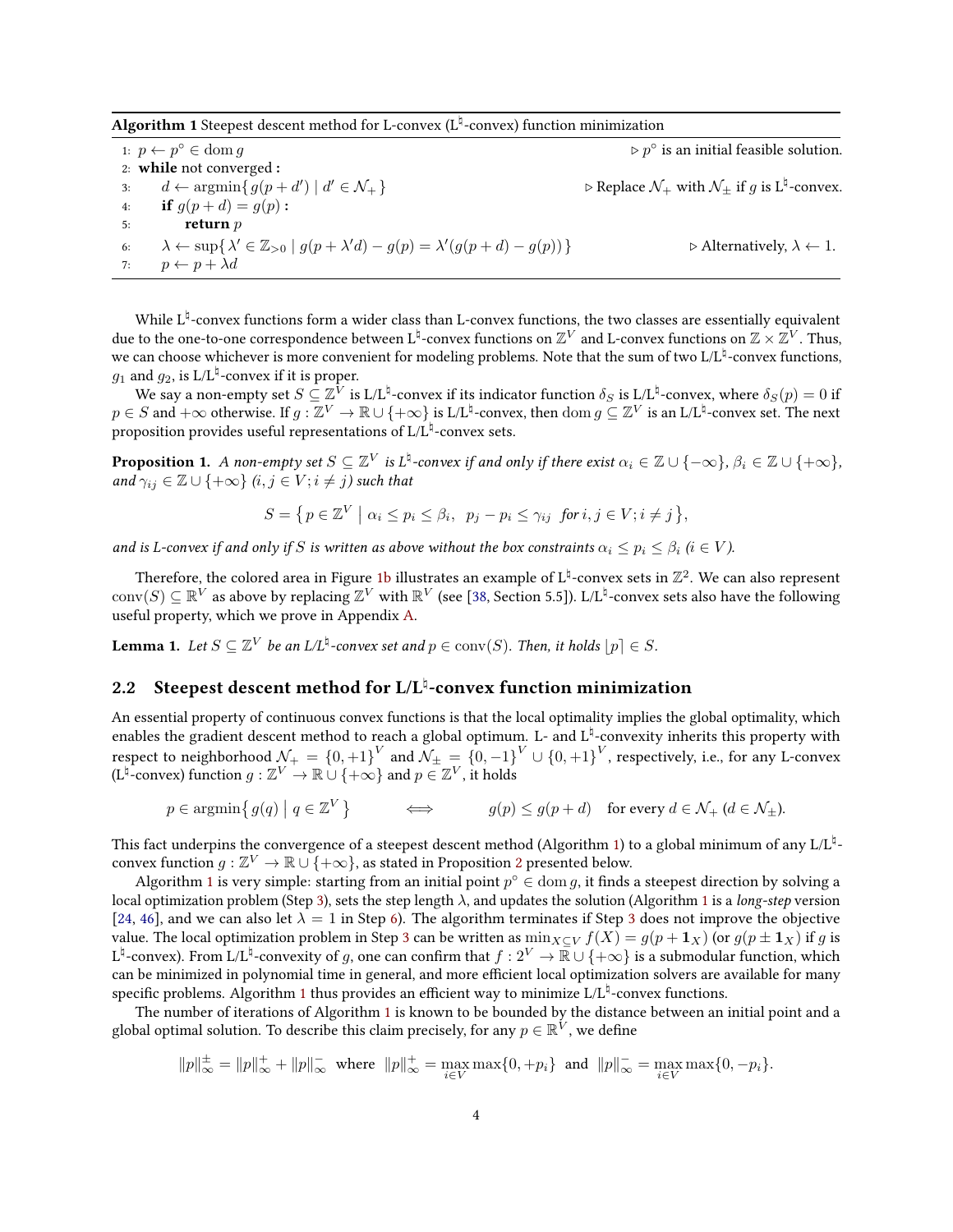Note that  $\|p\|_\infty\leq\|p\|_\infty^{\pm}\leq2\|p\|_\infty$  holds, i.e.,  $\|p\|_\infty^{\pm}=\Theta(\|p\|_\infty).$  Moreover,  $\|\cdot\|_\infty^{\pm}$  satisfies the axioms of norms, and hence we sometimes refer to it as the  $\ell_{\infty}^{\pm}$ -distance.

<span id="page-4-0"></span><code>Proposition 2</code> ([\[39,](#page-11-10) Theorem 1.2] and [\[24,](#page-11-9) Theorem 6.2]). Algorithm [1](#page-3-0) returns a global optimal solution to  $\min_{p\in\mathbb{Z}^V}g(p)$ in at most  $||p^*(g) - p^{\circ}||_{\infty}^{\pm} + 1 = O(||p^*(g) - p^{\circ}||_{\infty})$  iterations.

Note that Proposition [2](#page-4-0) holds regardless of L/L $^\natural$  and the choice of  $\lambda$  in Step [6.](#page-3-2) The original results shown in [\[39,](#page-11-10) [24\]](#page-11-9) provide stronger bounds on the number of iterations by using a global optimal solution  $p^*$  with the smallest  $||p^*(g) - p^{\circ}||_{\infty}^{\pm}$  value, and we obtain Proposition [2](#page-4-0) by replacing  $p^*$  with an optimal solution  $p^*(g)$  that is uniquely associated with  $g$  by Assumption [1;](#page-2-0) we do this to get simple convex loss functions with which we can learn predictions (see Section [4\)](#page-8-0).

### 3 DCA-based framework and its applications

We present our general DCA-based framework for L/Lʰ-convex minimization. Our basic idea is to warm-start Algorithm [1](#page-3-0) with predictions and bound the number of iterations by using Proposition [2.](#page-4-0) Algorithm [1](#page-3-0) has two parts that take considerable time: obtaining an initial feasible solution in Step [1](#page-3-3) and solving a local optimization problem in Step [3.](#page-3-1) For now, we suppose that oracles for the two steps are available and present our main theorem, which, together with learning guarantees in Section [4,](#page-8-0) formalizes our DCA-based framework.

**Theorem 1.** Let  $g:\Z^V\to\mathbb R\cup\{+\infty\}$  be an L/L<sup> $\natural$ </sup>-convex function. If, for any  $q\in\R^V$  , we can compute an  $\ell_\infty^\pm$ -projection  $\mathcal{P}(q)\in\mathop{\rm argmin}\{\|p-q\|_\infty^{\pm}\mid p\in\mathop{\rm conv}(\mathop{\rm dom} g)\}$  in  $T_{\rm pri}$  time and we can solve a local optimization problem in Step [3](#page-3-1) in  $T_{\text{loc}}$  time, the following guarantees hold.

- 1. Given a possibly infeasible prediction  $\hat{p} \in \mathbb{R}^V$ , we can obtain an initial feasible solution  $p^{\circ} = [\mathcal{P}(\hat{p})] \in \text{dom } g$  in  $O(T_{\text{pri}} + |V|)$  time.
- 2. Given the initial feasible solution  $p^{\circ} = \lfloor P(\hat{p}) \rceil$ , Algorithm [1](#page-3-0) computes an optimal solution to  $\min_{p \in \mathbb{Z}^V} g(p)$  in  $O(T_{\text{loc}}||p^*(g) - \hat{p}||_{\infty})$  time.

*Proof.* Regarding the first claim, the time complexity follows from the  $T_{\text{pri}}$ -time projection and the O(|V|)-time rounding, and  $\mathcal{P}(\hat{p}) \in \text{dom } g$  follows from  $\mathcal{P}(\hat{p}) \in \text{conv}(\text{dom } g)$  and Lemma [1.](#page-3-4) We below prove the second claim. Proposition [2](#page-4-0) implies that we can compute an optimal solution in  $T_{\rm loc}(\|p^*(g)-p^o\|_\infty^{\pm}+1)$  time. We further bound  $\|p^*(g)-p^\circ\|_\infty^\pm$  as follows. Since the rounding changes each entry up to  $\pm 1/2$ ,  $\|p^*(g)-p^\circ\|_\infty^\pm \leq \|p^*(g)-\mathcal{P}(\hat{p})\|_\infty^\pm + 1$ holds. Furthermore, the triangle inequality of  $\|\cdot\|_{\infty}^{\pm}$ ,  $\mathcal{P}(\hat{p}) \in \operatorname{argmin}_{p\in \operatorname{conv}(\operatorname{dom} g)}\|p-\hat{p}\|_{\infty}^{\pm}$ , and  $p^*(g) \in \operatorname{conv}(\operatorname{dom} g)$  $\text{imply } \|p^*(g)-\mathcal{P}(\hat{p})\|_\infty^{\pm}\leq\|p^*(g)-\hat{p}\|_\infty^{\pm}+\|\mathcal{P}(\hat{p})-\hat{p}\|_\infty^{\pm}\leq2\|p^*(g)-\hat{p}\|_\infty^{\pm}\leq4\|p^*(g)-\hat{p}\|_\infty.$  Thus, the time complexity is  $\mathrm{O}(T_\mathrm{loc} \| p^*(g) - \hat{p} \|_\infty)$ , as desired.  $\Box$ 

That is, given a prediction  $\hat{p}\in\mathbb{R}^V$ , we can solve  $\min_{p\in\mathbb{Z}^V}g(p)$  in  $\mathrm{O}(T_\mathrm{pri}+|V|+T_\mathrm{loc}\|p^*(g)-\hat{p}\|_\infty)$  time. We below discuss how large  $T_{\text{pri}}$  and  $T_{\text{loc}}$  can be for bipartite matching, matroid intersection, and discrete energy minimization; we also mention general L<sup>ḥ</sup>-convex function minimization. In all the cases, it turns out  $T_{\rm pri}+|V|\le T_{\rm loc}$ , implying the total time complexity of  $\mathrm{O}(T_{\rm loc}\|p^*(g)-\hat{p}\|_\infty).$  Thus, replacing  $T_{\rm loc}$  with those of standard local optimization solvers, we obtain the results in Table [1.](#page-1-1)

#### 3.1 Weighted perfect bipartite matching

We consider the weighted perfect bipartite matching problem studied in [\[17\]](#page-10-3). Let  $G = (V, E)$  be a bipartite graph with bipartition  $V = L \cup R$ ,  $|L| = |R| = n/2$  (where n is even), and  $|E| \le m$ . Let  $w \in \mathbb{Z}^E$  be edge weights. We assume that  $V$  is fixed and  $G$  has at least one perfect matching (which we can check by solving the maximum cardinality bipartite matching problem once). Under this condition, we allow both  $w$  and  $E$  to change over instances generated randomly or adversarially, as described in Section [4;](#page-8-0) this slightly extends the setting of  $[17]$ , which fixes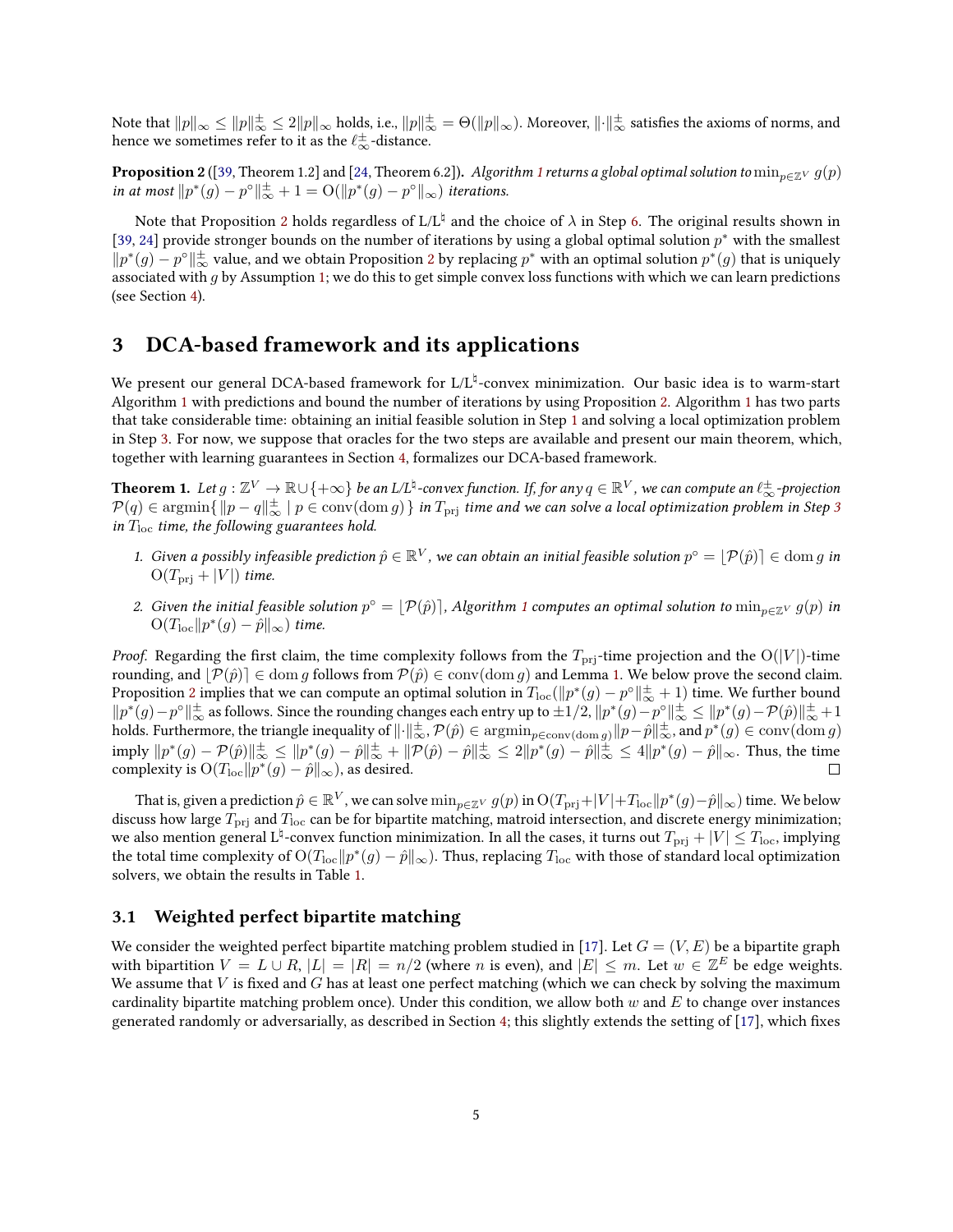$E<sup>2</sup>$  $E<sup>2</sup>$  $E<sup>2</sup>$  The dual problem of the maximum weight perfect bipartite matching problem on  $G$  is given as follows:<sup>[3](#page-5-1)</sup>

$$
\underset{s \in \mathbb{Z}^L, t \in \mathbb{Z}^R}{\text{minimize}} \quad \sum_{i \in L} s_i - \sum_{j \in R} t_j \quad \text{subject to} \quad s_i - t_j \ge w_{ij} \quad \forall (i, j) \in E. \tag{1}
$$

We below use  $p=(s,t)\in\mathbb{Z}^L\times\mathbb{Z}^R=\mathbb{Z}^V$  to denote the dual variables. The objective function is linear (L-convex), and the inequalities defining the feasible region can be written as in Proposition [1,](#page-3-5) whose indicator function is L-convex. Thus, if we let  $g:\overline{\Z}^V\to\mathbb{R}\cup\{+\infty\}$  be the sum of these two functions, we can write [\(1\)](#page-5-2) as an L-convex function minimization problem of form  $\min_{p \in \mathbb{Z}^V} g(p)$ .

**Projection.** Given a prediction  $\hat{p}=(\hat{s},\hat{t})\in\mathbb{R}^{L}\times\mathbb{R}^{R}$ , we compute  $\varepsilon=\max_{(i,j)\in E}(w_{ij}-\hat{s}_{i}+\hat{t}_{j}).$  If  $\varepsilon\leq0,\hat{p}$  is already in  $\mathrm{conv}(\mathrm{dom}\, g)$ ; otherwise,  $\big(\hat{s}+\frac{\varepsilon}{2}\mathbf{1},\hat{t}-\frac{\varepsilon}{2}\mathbf{1}\big)$  gives an  $\ell_{\infty}^{\pm}$ -projection  $\mathcal{P}(\hat{p})$ , as in the following Lemma [2.](#page-5-3) The total computation time of this projection step is  $T_{\text{pri}} = O(m)$ .

<span id="page-5-3"></span>**Lemma 2.** For any  $\hat{p} = (\hat{s}, \hat{t}) \in \mathbb{R}^L \times \mathbb{R}^R$  such that  $\varepsilon > 0$ ,  $(\hat{s} + \frac{\varepsilon}{2}\mathbf{1}, \hat{t} - \frac{\varepsilon}{2}\mathbf{1})$  gives an  $\ell_{\infty}^{\pm}$ -projection of  $\hat{p}$  onto  $conv(\text{dom } q)$ , the convex hull of the feasible region of [\(1\)](#page-5-2).

*Proof.* For any  $\Delta s \in \mathbb{R}^L$  and  $\Delta t \in \mathbb{R}^R$ , we have  $(\hat{s} + \Delta s, \hat{t} + \Delta t) \in \text{conv}(\text{dom } g)$  if and only if  $\Delta s_i - \Delta t_j \geq$  $w_{ij}-\hat{s}_i+\hat{t}_j$  for  $(i,j)\in E;$  in particular,  $\max_{(i,j)\in E}(\Delta s_i-\Delta t_j)\geq \varepsilon$  must hold. Thus, the  $\ell_{\infty}^{\pm}$ -distance from  $(\hat{s},\hat{t})$ to any point in  $conv(\text{dom } g)$  is lower bounded by  $\varepsilon$  as follows:

$$
\|(\Delta s, \Delta t)\|_{\infty}^{\pm} \ge \max_{i \in L} \max\{0, +\Delta s_i\} + \max_{j \in R} \max\{0, -\Delta t_j\} \ge \max_{(i,j) \in E} (\Delta s_i - \Delta t_j) \ge \varepsilon.
$$

This lower bound is attained by setting  $\Delta s = \frac{\varepsilon}{2}\mathbf{1}$  and  $\Delta t = -\frac{\varepsilon}{2}\mathbf{1}$ , as in the lemma statement.

Local optimization. As in [\[17\]](#page-10-3), local optimization reduces to the minimum vertex cover problem (the dual of the maximum cardinality matching problem). We below briefly describe this reduction. Given a current solution  $p = (s, t) \in \text{dom } q$ , Step [3](#page-3-1) asks to find an optimal direction  $d = (\mathbf{1}_X, \mathbf{1}_Y)$  over  $X \subseteq L$  and  $Y \subseteq R$ . Letting  $S = X$ and  $T = R \setminus Y$ , we can formulate this problem as

minimize 
$$
|S| + |T|
$$
 + const. subject to  $\mathbb{1}_{i \in S} + \mathbb{1}_{j \in T} \ge w_{ij} - s_i + t_j + 1 \quad \forall (i, j) \in E,$  (2)

<span id="page-5-4"></span><span id="page-5-2"></span> $\Box$ 

where  $1_{\{.\}} = 1$  (0) if the argument is true (false). The constraint for each  $(i, j) \in E$  matters only when  $(i, j)$  is tight, i.e.,  $s_i - t_j = w_{ij}$ . Thus, letting  $E^*$  be the set of tight edges, we can write [\(2\)](#page-5-4) as

$$
\underset{S \subseteq L, T \subseteq R}{\text{minimize}} \quad |S| + |T| + \text{const.} \qquad \text{subject to} \quad i \in S \text{ or } j \in T \quad \forall (i, j) \in E^*,
$$

which is the minimum vertex cover problem on  $(V, E^*)$ , the dual of maximum cardinality matching. If we solve it with the the Hopcroft–Karp algorithm [\[26\]](#page-11-5), we have  $T_{\text{loc}} = \text{O}(m \sqrt{n}).$ 

By the Kőnig–Egerváry theorem [\[44,](#page-12-5) Theorem 16.2], there exists a vertex cover  $(S, T)$  with  $|S| + |T| < n/2$  if and only if  $(V, E^*)$  has no perfect matching. Once a minimum vertex cover  $(S, T)$  with  $|S| + |T| < n/2$  is found, we update  $(s, t)$  to  $(s + \lambda \mathbf{1}_S, t + \lambda \mathbf{1}_{R\setminus T})$ , where the step length  $\lambda$  in Step [6](#page-3-2) is given by  $\min_{i \in L\setminus S, j \in R\setminus T} \{s_i - t_j - w_{ij}\}.$ If we find a vertex cover  $(S,T)$  such that  $|S|+|T|=n/2$  on  $(V,E^{\ast})$ , any maximum-cardinality matching on  $(V,E^{\ast})$ is a maximum-weight matching on  $G$  by complementary slackness [\[44,](#page-12-5) Section 18.5b], thus solving the original problem.

<span id="page-5-0"></span><sup>&</sup>lt;sup>2</sup>While the minimum-weight setting is studied in [\[17\]](#page-10-3), we consider the maximum-weight setting for convenience. Note that we can deal with the minimum-weight setting since  $w$  is allowed to have negative entries.

<span id="page-5-1"></span><sup>&</sup>lt;sup>3</sup>Since edge weights w are integer and the constraint is given by a totally unimodular matrix, there is at least one integral optimal solution. Hence, we can restrict the domain to  $\mathbb{Z}^L \times \mathbb{Z}^R$ .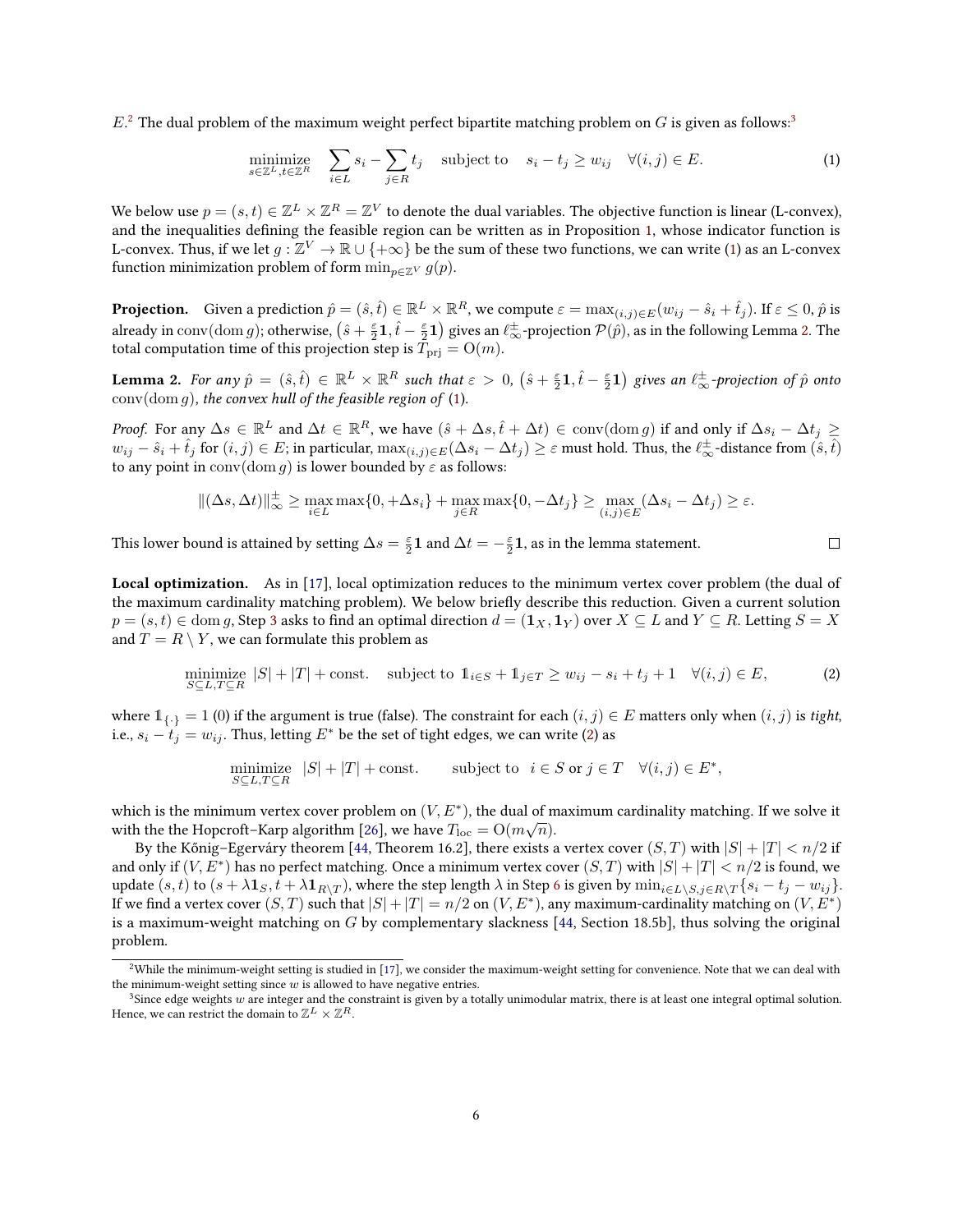#### <span id="page-6-5"></span>3.2 Weighted matroid intersection

We next consider the weighted matroid intersection problem, a generalization of various problems such as bipartite matchings, packing spanning trees, and arborescences in a directed graph. Due to this broad coverage, the discussion here would serve as a role model for applying our DCA-based framework to various problems, even though the general result by itself may not immediately provide practical algorithms for specific problems.

A *matroid*  ${\bf M}$  consists of a finite set  $V$  and a non-empty set family  ${\cal B}\subseteq 2^V$  satisfying the following exchange axiom: for any  $B_1, B_2 \in \mathcal{B}$  and  $i \in B_1 \setminus B_2$ , there exists  $j \in B_2 \setminus B_1$  such that  $B_1 \setminus \{i\} \cup \{j\} \in \mathcal{B}$  and  $B_2 \setminus \{j\} \cup \{i\} \in \mathcal{B}$ . Elements in B are called bases, and an independent set is a subset of a base. The rank function  $\rho: 2^V \to \mathbb{Z}$  of M is defined as  $\rho(X) = \max_{B \in \mathcal{B}} |X \cap B|$ . The *rank* of M is defined by  $\rho(V)$ , which coincides with the cardinality of any base  $B \in \mathcal{B}$ .

Let  $M_1 = (V, B_1)$  and  $M_2 = (V, B_2)$  be rank-r matroids on an identical fixed ground set V of size n, equipped with a weight vector  $w \in \mathbb{Z}^V$ . We assume that the matroids are given as independence oracles, which test whether an input set is independent or not in  $\tau$  time. We also assume  $\mathcal{B}_1 \cap \mathcal{B}_2 \neq \emptyset$  (which we can check by solving the maximum cardinality matroid intersection problem once). The weighted matroid intersection problem on  $(M_1,M_2)$  asks to find  $B\in\mathcal{B}_1\cap\mathcal{B}_2$  that maximizes  $w(B)$ , where  $v(X)=\sum_{i\in X}v_i$  for any  $v\in\mathbb{Z}^V$  and  $X\subseteq V.$  Its dual structure can be captured via the weight-splitting theorem [\[22,](#page-11-11) Theorem 13.2.4] and the dual problem is written as

<span id="page-6-0"></span>
$$
\underset{p \in \mathbb{Z}^V}{\text{minimize}} \quad g(p) = \max_{B \in \mathcal{B}_1} p(B) + \max_{B \in \mathcal{B}_2} (w - p)(B). \tag{3}
$$

The objective function q in [\(3\)](#page-6-0) is known to be L-convex.<sup>[4](#page-6-1)</sup> Since (3) is an unconstrained problem, nothing is needed for the projection. We below focus on the local optimization step (Step [3\)](#page-3-1).

Local optimization. We see that the local optimization reduces to the maximum cardinality matroid intersection problem, which asks to find a maximum-cardinality common independent set of two matroids. Letting  $p\in\mathbb{Z}^V$  be a current feasible solution to [\(3\)](#page-6-0) and  $q = w - p$ , the problem of finding an optimal direction  $d = 1<sub>X</sub>$  over  $X \subseteq V$  is written as

$$
\underset{X \subseteq V}{\text{minimize}} \quad \underset{B \in \mathcal{B}_1}{\text{max}} (p + \mathbf{1}_X)(B) + \underset{B \in \mathcal{B}_2}{\text{max}} (q - \mathbf{1}_X)(B). \tag{4}
$$

For a matroid  $\mathbf{M} = (V, \mathcal{B})$  and  $v \in \mathbb{Z}^V$ , let  $\mathcal{B}^v = \operatorname{argmax}_{B \in \mathcal{B}} v(B)$  and  $\mathbf{M}^v = (V, \mathcal{B}^v)$ . Then,  $\mathbf{M}^v$  forms a matroid [\[20\]](#page-10-11), and its rank function is given as follows (see Appendix [B.1](#page-13-1) for the proof).

<span id="page-6-2"></span>**Lemma 3.** The rank function of  $\mathbf{M}^v$  is given by  $\rho^v(X) = \max_{B \in \mathcal{B}} (v + \mathbf{1}_X)(B) - \max_{B \in \mathcal{B}} v(B)$ .

From Lemma [3,](#page-6-2) by using rank functions  $\rho_1^p$  and  $\rho_2^q$  of  $\mathbf{M}_1^p$  and  $\mathbf{M}_2^q$ , respectively, we can rewrite [\(4\)](#page-6-3) as

<span id="page-6-4"></span><span id="page-6-3"></span>
$$
\underset{X \subseteq V}{\text{minimize}} \quad \rho_1^p(X) + \rho_2^q(V \setminus X) + \text{const.},\tag{5}
$$

where  $\text{const.} = \max_{B \in \mathcal{B}_1} p(B) + \max_{B \in \mathcal{B}_2} q(B) - r$ . The problem [\(5\)](#page-6-4) (without the constant term) is the dual of the maximum cardinality matroid intersection problem on  $(M_1^p, M_2^q)$  (Edmonds' matroid intersection theorem [\[19\]](#page-10-12)), thus completing the reduction. The standard augmenting-path algorithm by Cunningham [\[15\]](#page-10-6) makes  $\mathrm{O}(nr^{1.5})$  calls to independence oracles of  $\mathbf{M}^p_1$  and  $\mathbf{M}^q_2$ , and every independence testing on  $\mathbf{M}^p_1$  and  $\mathbf{M}^q_2$  queried by the algorithm can be implemented with a single call to independence oracles of  $M_1$  and  $M_2$ , respectively, which takes  $\tau$  time (see Appendix [B.2\)](#page-14-0).

<span id="page-6-6"></span>**Lemma 4.** There is an algorithm that solves the maximum cardinality matroid intersection problem on  $(\mathbf{M}^p_1,\mathbf{M}^q_2)$  by making  $\mathrm{O}(nr^{1.5})$  calls to independence oracles of  $\mathbf{M}_1$  and  $\mathbf{M}_2.$ 

<span id="page-6-1"></span> ${}^4$ For  $k = 1, 2, g_k(p) = \max_{B \in \mathcal{B}_k} p(B)$  is an L-convex function obtained as the *discrete Legendre–Fenchel conjugate* of the indicator function  $\delta_{\mathcal{B}_k}$  of  $\mathcal{B}_k$  (regarded as the collection of  $\mathbf{1}_B$  for  $B \in \mathcal{B}_k$ ), which is M-convex. As  $g_1$  and  $g_2$  are L-convex, so is  $g(p) = g_1(p) + g_2(w - p)$ . See [\[38\]](#page-11-3) for details.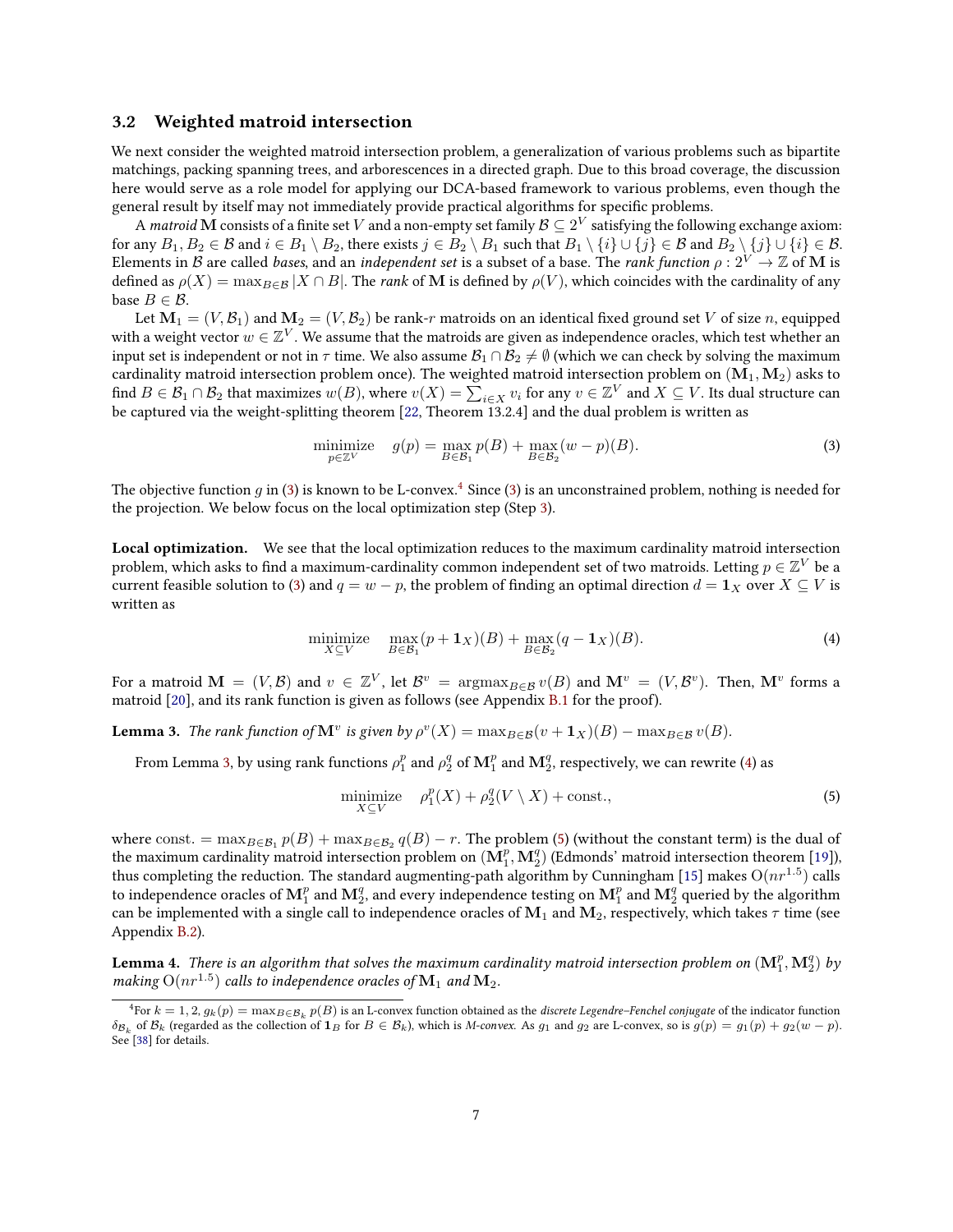Once a maximum common independent set  $I$  of  $(\mathbf{M}^p_1,\mathbf{M}^q_2)$  is found, we can obtain optimal solution  $X\subseteq V$  to [\(5\)](#page-6-4) by traversing the auxiliary graph constructed in the augmenting-path algorithm (see [\[44,](#page-12-5) Theorem 41.3]). Thus, the total time complexity of local optimization is  $T_{\rm loc}=O(\tau nr^{1.5})$ . If  $|I|< r,$  we update  $p$  to  $p+\lambda{\bf 1}_X,$  where the step length  $\lambda$  is determined by binary search [\[46\]](#page-12-4) (or let  $\lambda = 1$ ). If  $|I| = r$ , current p is optimal to [\(3\)](#page-6-0) and I is a maximum weight common base of  $(M_1, M_2)$  [\[21\]](#page-11-12).

#### <span id="page-7-1"></span>3.3 Discrete energy minimization

We consider discrete energy minimization problems on a fixed vertex set V. Let  $G = (V, E)$  be an undirected graph with  $|V| = n$  and  $|E| \le m$ . Given univariate convex functions  $\phi_i : \mathbb{Z} \to \mathbb{R} \cup \{+\infty\}$  and  $\psi_{ij} : \mathbb{Z} \to \mathbb{R} \cup \{+\infty\}$  for  $i, j \in V$  with  $i \neq j$ , the energy minimization problem is written as

<span id="page-7-0"></span>
$$
\underset{p \in \mathbb{Z}^V}{\text{minimize}} \quad g(p) = \sum_{i \in V} \phi(p_i) + \sum_{(i,j) \in E} \psi_{ij}(p_j - p_i). \tag{6}
$$

This problem appears in many computer-vision (CV) applications [\[8,](#page-10-13) [25,](#page-11-8) [28\]](#page-11-13) and belongs to  $L^\natural$ -convex minimization [\[32\]](#page-11-14). In CV settings,  $\phi_i$  measures how well label  $p_i$  fits pixel i, and  $\psi_{ij}$  quantifies smoothness of labels of adjacent pixels  $i$  and  $j$ .

Projection. In CV applications, we usually have a box constraint representing the range of pixel values. Also, we may have an acceptable range of non-smoothness of adjacent pixels. To deal with such constraints, we suppose  $\phi_i$ and  $\psi_{ij}$  to return  $+\infty$  if input variables are out of the ranges. The resulting feasible region can be represented as in Proposition [1.](#page-3-5) If we only have box constraints, we can easily obtain an  $\ell_\infty^\pm$ -projection of  $\hat p\in\mathbb R^V$  by computing  $\max\{\alpha_i,\min\{\hat{p}_i,\beta_i\}\}$  for each  $i\in V,$  which takes  $T_{\text{pri}} = \mathrm{O}(n)$  time. When imposing the smoothness constraints, we need to compute an  $\ell^\pm_\infty$ -projection onto a general  $\hat L^\natural$ -convex set. This is reduced to the shortest path problem, and we can compute the projection in  $T_{\text{pri}} = O(mn)$  time with the Bellman–Ford algorithm (see Appendix [D\)](#page-15-0).

Local optimization. Since the steepest descent method for problem [\(6\)](#page-7-0) is already studied in [\[32\]](#page-11-14), we here briefly describe key points. Let  $p \in \text{dom } g$  be a current solution and consider finding a steepest direction  $d \in \mathcal{N}_{\pm}$  $\{0,+1\}^V \cup \{0,-1\}^V$ . We focus on exploring  $\{0,+1\}^V$ ; the case of  $\{0,-1\}^V$  is analogous. Letting  $\phi_i^{(p)}(d_i)$  =  $\phi_i(p_i+d_i)$  for  $i\in V$  and  $\psi_{ij}^{(p)}(d_i,d_j)=\psi_{ij}(p_j+d_j-p_i-d_i)$  for  $(i,j)\in E,$  the local optimization problem on  ${0,+1}^V$  is written as

minimize 
$$
g^{(p)}(d) = \sum_{i \in V} \phi_i^{(p)}(d_i) + \sum_{(i,j) \in E} \psi_{ij}^{(p)}(d_i, d_j).
$$

Since convexity of  $\psi_{ij}$  implies  $\psi_{ij}^{(p)}(1,0)+\psi_{ij}^{(p)}(0,1)\geq \psi_{ij}^{(p)}(1,1)+\psi_{ij}^{(p)}(0,0),$   $g^{(p)}(d)$  is a submodular function that can be written as a sum of pseudo-boolean functions with at most two variables. Minimization of such a submodular function is reduced to a min-cut problem on a graph with  $n + 2$  vertices and  $3m + n$  edges [\[29,](#page-11-15) [6\]](#page-10-14). If we solve the min-cut problem with the Dinic algorithm [\[16\]](#page-10-15), it takes  $T_{\rm loc}={\rm O}(mn^2)$  time. We can also use empirically fast min-cut algorithms for CV settings [\[7\]](#page-10-16). Once a direction d is found, the step length  $\lambda$  can be determined by binary search [\[46\]](#page-12-4) (or let  $\lambda = 1$ ).

### 3.4 General L\ -convex function minimization

We consider general L<sup>‡</sup>-convex function minimization  $\min_{p\in\mathbb{Z}^V}g(p)$ , assuming  $\dim g$  to be represented as in Proposi-tion [1.](#page-3-5) Given a prediction  $\hat{p} \in \mathbb{R}^V$ , we can compute an  $\ell_{\infty}^{\pm}$ -projection  $\mathcal{P}(\hat{p})$  onto  $\text{conv}(\text{dom } g)$  with the Bellman–Ford algorithm in  $T_{\rm pri}= {\rm O}(n^3)$  time (since  $m\le n^2$ ), as mentioned in Section [3.3.](#page-7-1) As for the local optimization, given a current solution  $p \in \text{dom } q$ , we can find a steepest direction by solving  $\min_{X \subset V} f(X)$ , where  $f(X) = g(p + \mathbf{1}_X)$ or  $g(p - 1<sub>X</sub>)$  is a submodular function, as mentioned in Section [2.2.](#page-3-6) An empirically fast algorithm for submodular function minimization is the Fujishige–Wolfe algorithm [\[23\]](#page-11-16), which solves the local optimization problem in  $T_{\text{loc}} = O((n^4 \to 0 + n^5)F^2)$  time [\[11,](#page-10-17) [33\]](#page-11-17), where EO is the time of evaluating  $f(X)$  for any  $X \subseteq V$  and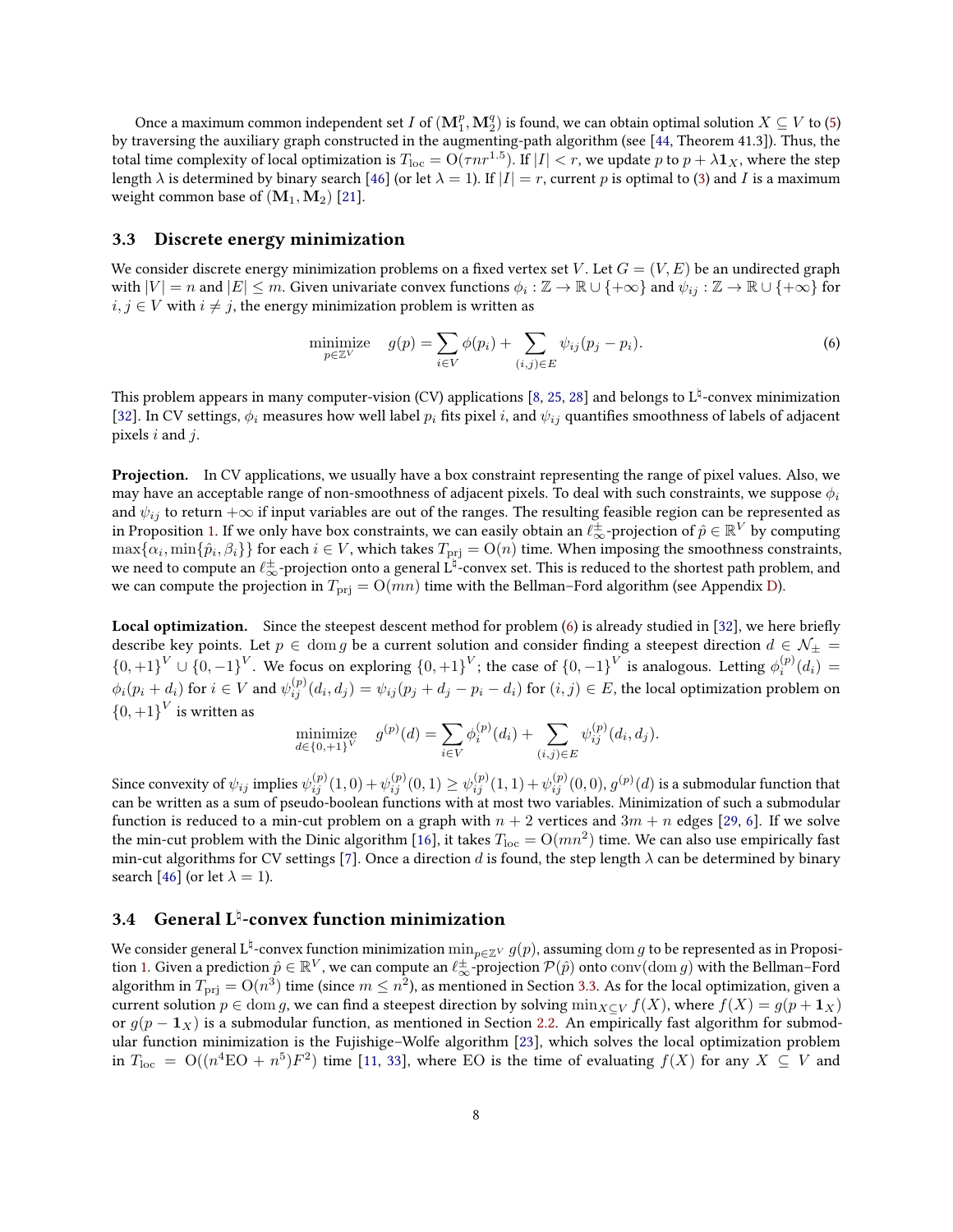$F = \max_{i \in V} \max\{|f(\{i\})|, |f(V) - f(V \setminus \{i\})|\}$  (and a theoretically faster strongly polynomial-time algorithm runs in  $\O(n^3\log^2 n \cdot \rm{EO} + n^4\log^{O(1)} n)$  time [\[35\]](#page-11-6)). In total, we can minimize a general  $\rm{L^{\natural}}$ -convex function in  $\mathrm{O}((n^4\mathrm{EO}+n^5)F^2\cdot\|p^*(g)-\hat{p}\|_\infty)$  time.

### <span id="page-8-0"></span>4 Learning predictions

We detail how to learn predictions  $\hat{p} \in \mathbb{R}^V$ . We consider online and batch learning settings where instances of form  $\min_{p \in \mathbb{Z}^V} g_t(p)$  for  $t = 1, \ldots, T$  are given adversarially and randomly, respectively. We make the following assumption, which is common with the previous studies [\[17,](#page-10-3) [31\]](#page-11-4).

**Assumption 2.** Functions  $g_1, \ldots, g_T$  are defined on the same ground set V and satisfy Assumption [1.](#page-2-0)

Furthermore, as in Theorem [2,](#page-8-1) we assume that a benchmark (optimal) prediction  $\hat{p}^*$  is included in  $[-C,+C]^V$ for some  $C > 0$ , which is also common with [\[17,](#page-10-3) [31\]](#page-11-4). As for bipartite matching, there always exists an optimal dual solution included in  ${[-C,+C]}^V$  if  $C \geq n\|w\|_{\infty}$  [\[30,](#page-11-18) Lemma 4.[5](#page-8-2)], $^5$  and the same condition holds for matroid intersection with  $C \geq r||w||_{\infty}$  (see Appendix [B.3\)](#page-14-1). This condition is also natural in discrete energy minimization since the range of pixel values is bounded. Also, we can choose any suboptimal solution in  $\left[-C,+C\right]^V$  as a benchmark prediction at the cost of increasing the bounds in Theorem [2.](#page-8-1)

We use the online-learning framework by Khodak et al. [\[31\]](#page-11-4), and thus the learning method itself is not novel. Nevertheless, the improvement in the bounds is considerable. As with [\[31\]](#page-11-4), the regret bound is obtained from that of the online gradient descent method (OGD) [\[45\]](#page-12-6), and the sample complexity bound follows from online-tobatch conversion [\[10\]](#page-10-18). The key to the improvement is that we apply OGD to 1-Lipschitz convex loss functions  $L_t(p) = \|p^*(g_t) - p\|_\infty$ , $^6$  $^6$  while Khodak et al. [\[31\]](#page-11-4) applied OGD to  $L_t(p) = \|p^*(g_t) - p\|_1$ , which has a larger Lipschitz constant, following the setting of [\[17\]](#page-10-3).

<span id="page-8-1"></span>**Theorem 2.** Let V be a finite set of size n and  $C > 0$ . For any sequence of functions  $g_1, \ldots, g_T$  that map  $\mathbb{Z}^V$  to  $\R\cup\{+\infty\}$ , there is an online learning algorithm that returns  $\hat p_1,\dots,\hat p_T\in\R^{V}$  with the following regret bound for any  $\hat{p}^* \in [-C, +C]^V$ 

$$
\sum_{t=1}^T \|p^*(g_t) - \hat{p}_t\|_{\infty} \le \sum_{t=1}^T \|p^*(g_t) - \hat{p}^*\|_{\infty} + C\sqrt{2nT}.
$$

Moreover, for any distribution  $\mathcal D$  over functions  $g:\mathbb Z^V\to\mathbb R\cup\{+\infty\}$ ,  $\delta\in(0,1]$ , and  $\varepsilon>0$ , if  $T=\Omega\Big(\big(\frac{C}{\varepsilon}\big)^2\big(n+\log\frac{1}{\delta}\big)\Big)$ i.i.d. samples  $g_1,\ldots,g_T$  from  ${\cal D}$  are given, we can compute  $\hat p\in\mathbb R^V$  that satisfies the following condition with a probability of at least  $1-\delta$  for all  $\hat{p}^* \in [-C,+C]^V$  :

$$
\mathbb{E}_{g\sim\mathcal{D}}\|p^*(g)-\hat{p}\|_{\infty}\leq \mathbb{E}_{g\sim\mathcal{D}}\|p^*(g)-\hat{p}^*\|_{\infty}+\varepsilon.
$$

*Proof sketch.* We apply OGD to convex loss functions  $L_t(p) = ||p^*(g_t) - p||_{\infty}$ , which is 1-Lipschitz since  $L_t(p)$  –  $L_t(q) = \|p^*(g_t) - p\|_\infty - \|p^*(g_t) - q\|_\infty \le \|p-q\|_\infty \le \|p-q\|_2$  for any  $p, q \in \mathbb{R}^V$  due to the triangle inequality and  $\|x\|_\infty\leq\|x\|_2$  for any  $x\in\mathbb{R}^V.$  Then, the regret bound follows from  $\hat{p}^*\in{[-C,+C]}^V$  and [\[45,](#page-12-6) Corollary 2.7], and online-to-batch conversion [\[10,](#page-10-18) Proposition 1] yields the sample complexity bound. See Appendix [E](#page-16-0) for the complete proof. П

### <span id="page-8-4"></span>5 Whether to learn primal or dual solutions

We discuss whether to learn primal or dual solutions for successfully warm-starting algorithms with predictions from the DCA perspective (we refer the reader to [\[38\]](#page-11-3) for more information). We expect that the discussion here is also useful in the context of augmenting online algorithms with predictions.

<span id="page-8-3"></span><span id="page-8-2"></span><sup>&</sup>lt;sup>5</sup>In [\[17\]](#page-10-3), it is stated that  $C \geq \|w\|_{\infty}$  is sufficient, but this is not true as shown in Appendix [C.](#page-15-1)

Th [17], it is stated that  $C \ge ||w||_{\infty}$  is sufficient, but this is not true as shown in Appendix C.<br><sup>6</sup>We can also use  $L_t(p) = ||p^*(g_t) - p||_{\infty}^{\pm}$ , which is convex and  $\sqrt{2}$ -Lipschitz; this may yield shaper bounds on th in Proposition [2.](#page-4-0) We here present the  $\ell_{\infty}$ -loss version for ease of exposition.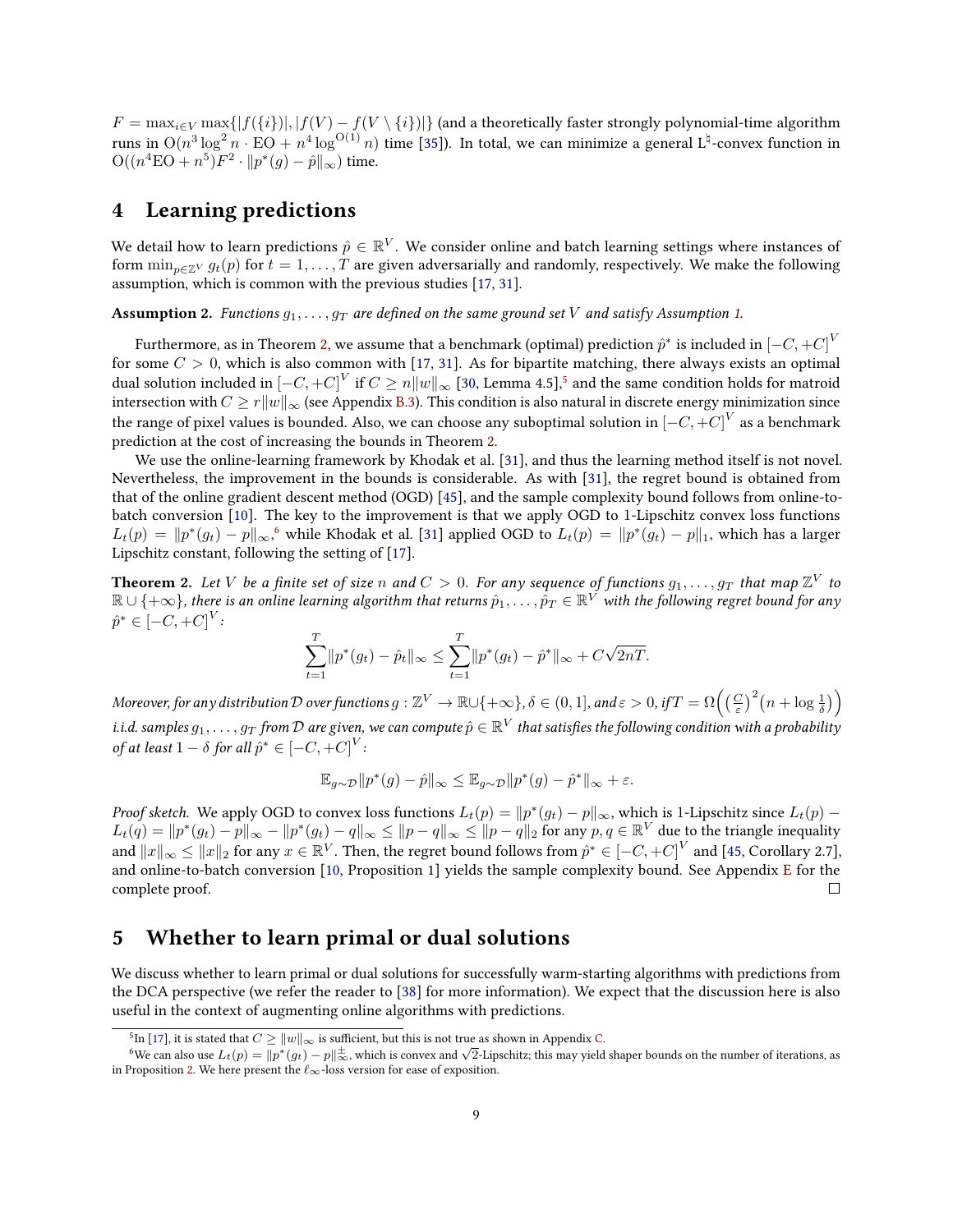We consider a minimization problem of form  $\min_{p\in\mathbb{Z}^V}g(p),$  where  $g:\mathbb{Z}^V\to\mathbb{R}\cup\{+\infty\}$  is a general objective function. As we have seen above, iterative algorithms look for an optimal solution by alternately exploring a neighborhood to find a steepest direction and proceeding along the direction. Intuitively, such an iterative algorithm can benefit from a prediction that is close to an optimum if the feasible region, dom  $g$ , is path connected with respect to the neighborhood; conversely, if the feasible region is not connected, good predictions are not always helpful. We below elaborate more on this idea for the case of L-convex minimization (the  $L^\natural$ -convex case is analogous).

First, we need to define a neighborhood  $N$  so that we can efficiently solve local optimization problems on  $N$ . In the case of L-convex minimization, the local optimization on  $\mathcal{N}=\mathcal{N}_+=\{0,+1\}^V$  reduces to submodular function minimization in general, which we can solve in polynomial time (and more efficient methods are available for many specific problems). Once a neighborhood  $\mathcal N$  is defined, the next important requirement is the *path connectivity* of the feasible region dom g with respect to N, i.e., given any  $p, q \in \text{dom } g$ , we can move from p to q by iteratively finding an appropriate direction  $d \in \mathcal{N}$  and proceeding along d. L-convex sets are path connected with respect to  $\mathcal{N}_+$ , and this property is necessary for ensuring that the steepest descent method converges to an optimum.

Under the above conditions, a prediction close to an optimum is expected to be beneficial since it provides a short path to an optimum. In other words, if feasible regions are not path connected, predictions close to an optimum do not always improve the performance of iterative algorithms. This observation gives a guideline for judging whether to learn primal or dual solutions: we should choose the one such that a prediction can be converted into a solution in a path-connected feasible region.

In DCA, there are other convexity notions than L-convexity:  $M$ -,  $L_2$ -, and  $M_2$ -*convexity* (and their L $^\natural$  counterparts). In these classes, L-convex sets are path connected with respect to  $\mathcal{N}_+$ , and so are M-convex sets with respect to  $\mathcal{N} = \left\{ \mathbf{1}_{\{i\}} - \mathbf{1}_{\{j\}} \; \middle| \; i, j \in V \right\}$ . By contrast, no appropriate neighborhoods are known that make L<sub>2</sub>- and M<sub>2</sub>-convex sets path connected. In the cases of bipartite matching and matroid intersection, the primal problems belong to M2-concave maximization, while their dual problems are L-convex minimization. Thus, learning dual solutions for bipartite matching and matroid intersection is reasonable. On the other hand, the primal problem of discrete energy minimization is L-convex, and thus we do not need to consider its dual.

### <span id="page-9-0"></span>6 Conclusion

We have developed a framework for warm-starting the steepest descent method for L/L<sup>‡</sup>-convex function minimization with predictions, thus bridging between discrete convex analysis and algorithms with predictions. We have demonstrated its effectiveness for weighted bipartite matching, weighted matroid intersection, and discrete energy minimization. We have also presented regret and sample complexity bounds for learning of predictions and discussed whether to learn primal or dual solutions.

A limitation of our work is that it does not yield prediction-independent worst-case bounds in general. This, however, is often not a serious matter since we can run standard algorithms with worst-case guarantees in parallel and terminate both once either one returns a solution. This point should be contrasted with the situation of augmenting online algorithms with predictions, where every decision made over time is irrevocable and thus attaining good prediction-dependent and worst-case guarantees simultaneously by a single algorithm is crucial. In addition, we cannot deal with problems without L/Lʰ-convexity, and extending our framework to M/Mʰ-convex function minimization, which also enjoys the path connectivity as mentioned in Section [5,](#page-8-4) would be interesting future work.

#### Acknowledgements

This work was supported by JST ERATO Grant Number JPMJER1903 and JSPS KAKENHI Grant Number JP22K17853.

#### References

<span id="page-9-1"></span>[1] R. K. Ahuja, D. S. Hochbaum, and J. B. Orlin. Solving the convex cost integer dual network flow problem. Manage. Sci., 49(7):950-964, 2003.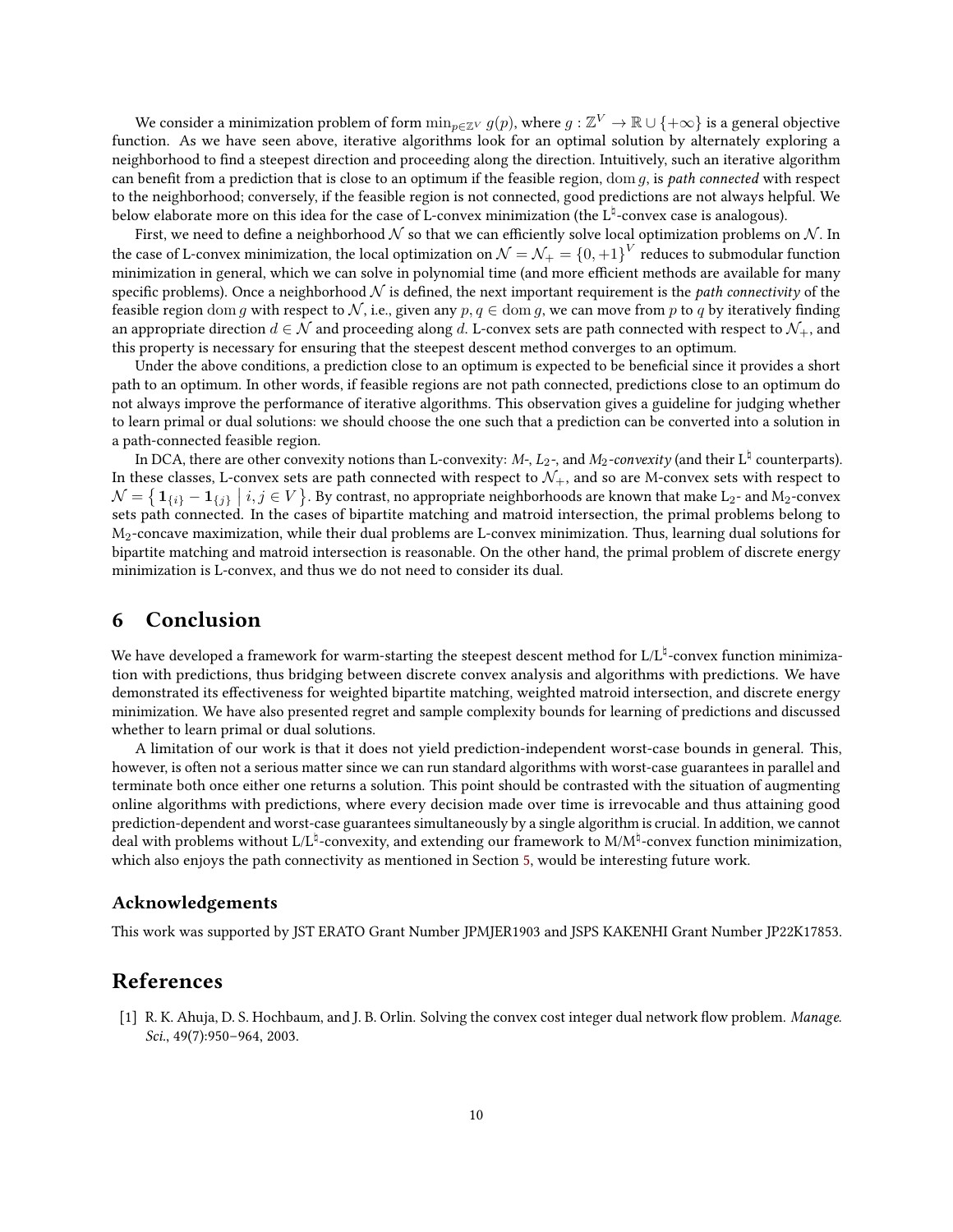- <span id="page-10-1"></span>[2] Y. Azar, D. Panigrahi, and N. Touitou. Online graph algorithms with predictions. In Proceedings of the 2022 Annual ACM-SIAM Symposium on Discrete Algorithms (SODA 2022), pages 35–66. SIAM, 2022.
- <span id="page-10-9"></span>[3] M.-F. Balcan. Data-driven algorithm design. In Beyond the Worst-Case Analysis of Algorithms, pages 626–645. Cambridge University Press, 2021.
- <span id="page-10-0"></span>[4] E. Bamas, A. Maggiori, and O. Svensson. The primal-dual method for learning augmented algorithms. In Advances in Neural Information Processing Systems (NeurIPS 2020), volume 33, pages 20083–20094. Curran Associates, Inc., 2020.
- <span id="page-10-2"></span>[5] N. Bansal, C. Coester, R. Kumar, M. Purohit, and E. Vee. Learning-augmented weighted paging. In Proceedings of the 2022 Annual ACM-SIAM Symposium on Discrete Algorithms (SODA 2022), pages 67–89. SIAM, 2022.
- <span id="page-10-14"></span>[6] E. Boros and P. L. Hammer. Pseudo-boolean optimization. Discrete Appl. Math., 123(1):155–225, 2002.
- <span id="page-10-16"></span>[7] Y. Boykov and V. Kolmogorov. An experimental comparison of min-cut/max-flow algorithms for energy minimization in vision. IEEE Trans. Pattern Anal. Mach. Intell., 26(9):1124–1137, 2004.
- <span id="page-10-13"></span>[8] Y. Boykov, O. Veksler, and R. Zabih. Fast approximate energy minimization via graph cuts. IEEE Trans. Pattern Anal. Mach. Intell., 23(11):1222–1239, 2001.
- <span id="page-10-8"></span>[9] C. Brezovec, G. Cornuéjols, and F. Glover. Two algorithms for weighted matroid intersection. Math. Program., 36(1):39–53, 1986.
- <span id="page-10-18"></span>[10] N. Cesa-Bianchi, A. Conconi, and C. Gentile. On the generalization ability of on-line learning algorithms. IEEE Trans. Inf. Theory, 50(9):2050–2057, 2004.
- <span id="page-10-17"></span>[11] D. Chakrabarty, P. Jain, and P. Kothari. Provable submodular minimization using Wolfe's algorithm. In Advances in Neural Information Processing Systems, volume 27. Curran Associates, Inc., 2014.
- <span id="page-10-7"></span>[12] D. Chakrabarty, Y. T. Lee, A. Sidford, S. Singla, and S. C.-W. Wong. Faster matroid intersection. In Proceedings of the 2019 IEEE 60th Annual Symposium on Foundations of Computer Science (FOCS 2019), pages 1146–1168. IEEE, 2019.
- <span id="page-10-10"></span>[13] J. Y. Chen, S. Silwal, A. Vakilian, and F. Zhang. Faster fundamental graph algorithms via learned predictions. arXiv:2204.12055, 2022.
- <span id="page-10-5"></span>[14] L. Chen, R. Kyng, Y. P. Liu, R. Peng, M. P. Gutenberg, and S. Sachdeva. Maximum flow and minimum-cost flow in almost-linear time. arXiv:2203.00671, 2022.
- <span id="page-10-6"></span>[15] W. H. Cunningham. Improved bounds for matroid partition and intersection algorithms. SIAM J. Comput., 15(4): 948–957, 1986.
- <span id="page-10-15"></span>[16] E. A. Dinic. Algorithm for solution of a problem of maximum flow in networks with power estimation. *Dokl.* Akad. Nauk SSSR, 194(4):754–757, 1970.
- <span id="page-10-3"></span>[17] M. Dinitz, S. Im, T. Lavastida, B. Moseley, and S. Vassilvitskii. Faster matchings via learned duals. In Advances in Neural Information Processing Systems (NeurIPS 2021), volume 34, pages 10393–10406. Curran Associates, Inc., 2021.
- <span id="page-10-4"></span>[18] R. Duan and H.-H. Su. A scaling algorithm for maximum weight matching in bipartite graphs. In Proceedings of the 2012 Annual ACM-SIAM Symposium on Discrete Algorithms (SODA 2012), pages 1413–1424. SIAM, 2012.
- <span id="page-10-12"></span>[19] J. Edmonds. Submodular functions, matroids, and certain polyhedra. In Combinatorial Structures and Their Applications, pages 69–87. Gordon and Breach, 1970.
- <span id="page-10-11"></span>[20] J. Edmonds. Matroids and the greedy algorithm. Math. Program., 1:127–136, 1971.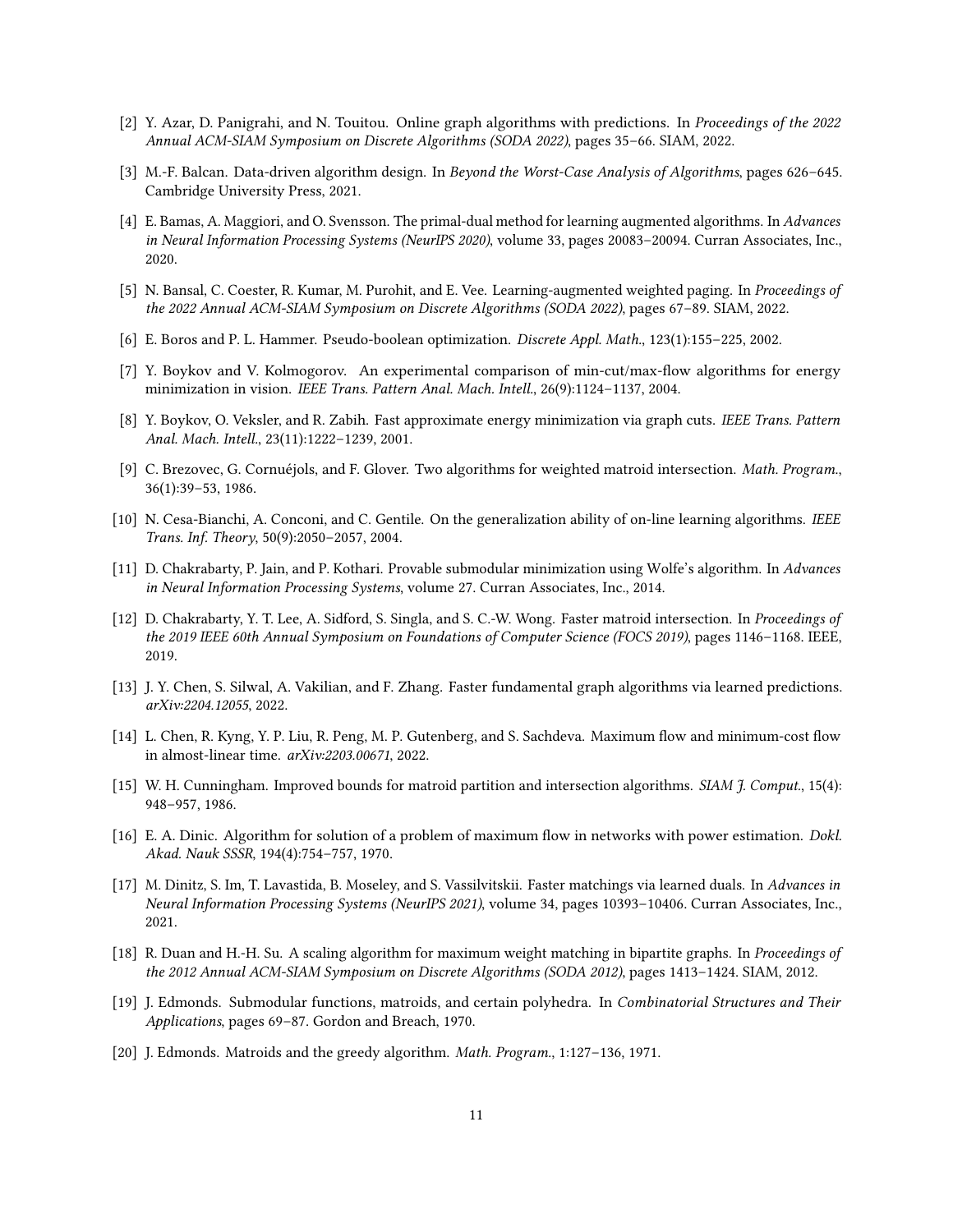- <span id="page-11-12"></span>[21] A. Frank. A weighted matroid intersection algorithm. *J. Algorithm. Comput. Technol.*, 2(4):328–336, 1981.
- <span id="page-11-11"></span>[22] A. Frank. Connections in Combinatorial Optimization. Oxford Lecture Series in Mathematics and Its Applications. Oxford University Press, 2011.
- <span id="page-11-16"></span>[23] S. Fujishige. Submodular Functions and Optimization. Elsevier Science, second edition, 2005.
- <span id="page-11-9"></span>[24] S. Fujishige, K. Murota, and A. Shioura. Monotonicity in steepest ascent algorithms for polyhedral L-concave functions. J. Oper. Res. Soc. Japan, 58(2):184–208, 2015.
- <span id="page-11-8"></span>[25] D. S. Hochbaum. An efficient algorithm for image segmentation, Markov random fields and related problems. J. ACM, 48(4):686–701, 2001.
- <span id="page-11-5"></span>[26] J. E. Hopcroft and R. M. Karp. An  $n^{5/2}$  algorithm for maximum matchings in bipartite graphs. SIAM J. Comput., 2(4):225–231, 1973.
- <span id="page-11-7"></span>[27] C. C. Huang, N. Kakimura, and N. Kamiyama. Exact and approximation algorithms for weighted matroid intersection. Math. Program., 177(1):1–28, 2018.
- <span id="page-11-13"></span>[28] H. Ishikawa. Exact optimization for Markov random fields with convex priors. IEEE Trans. Pattern Anal. Mach. Intell., 25(10):1333–1336, 2003.
- <span id="page-11-15"></span>[29] P. L. Ivănescu. Some network flow problems solved with pseudo-boolean programming. Oper. Res., 13(3):388–399, 1965.
- <span id="page-11-18"></span>[30] S. Iwata, T. Oki, and M. Takamatsu. Index reduction for differential-algebraic equations with mixed matrices. J. ACM, 66(5):1–34, 2019.
- <span id="page-11-4"></span>[31] M. Khodak, M.-F. Balcan, A. Talwalkar, and S. Vassilvitskii. Learning predictions for algorithms with predictions. arXiv:2202.09312, 2022.
- <span id="page-11-14"></span>[32] V. Kolmogorov and A. Shioura. New algorithms for convex cost tension problem with application to computer vision. Discrete Optim., 6(4):378–393, 2009.
- <span id="page-11-17"></span>[33] S. Lacoste-Julien and M. Jaggi. On the global linear convergence of Frank–Wolfe optimization variants. In Advances in Neural Information Processing Systems (NIPS 2015), volume 28. Curran Associates, Inc., 2015.
- <span id="page-11-1"></span>[34] S. Lattanzi, T. Lavastida, B. Moseley, and S. Vassilvitskii. Online scheduling via learned weights. In Proceedings of the 2020 ACM-SIAM Symposium on Discrete Algorithms (SODA 2020), pages 1859–1877. SIAM, 2020.
- <span id="page-11-6"></span>[35] Y. T. Lee, A. Sidford, and S. C.-W. Wong. A faster cutting plane method and its implications for combinatorial and convex optimization. In Proceedings of the 2015 IEEE 56th Annual Symposium on Foundations of Computer Science (FOCS 2015), pages 1049–1065. IEEE, 2015.
- <span id="page-11-0"></span>[36] T. Lykouris and S. Vassilvtiskii. Competitive caching with machine learned advice. In Proceedings of the 35th International Conference on Machine Learning (ICML 2018), volume 80, pages 3296–3305. PMLR, 2018.
- <span id="page-11-2"></span>[37] M. Mitzenmacher and S. Vassilvitskii. Algorithms with predictions. In Beyond the Worst-Case Analysis of Algorithms, pages 646–662. Cambridge University Press, 2021.
- <span id="page-11-3"></span>[38] K. Murota. Discrete Convex Analysis. Discrete Mathematics and Applications. SIAM, 2003.
- <span id="page-11-10"></span>[39] K. Murota and A. Shioura. Exact bounds for steepest descent algorithms of L-convex function minimization. Oper. Res. Lett., 42(5):361–366, 2014.
- <span id="page-11-19"></span>[40] J. G. Oxley. Matroid Theory. Oxford Graduate Texts in Mathematics. Oxford University Press, second edition, 2011.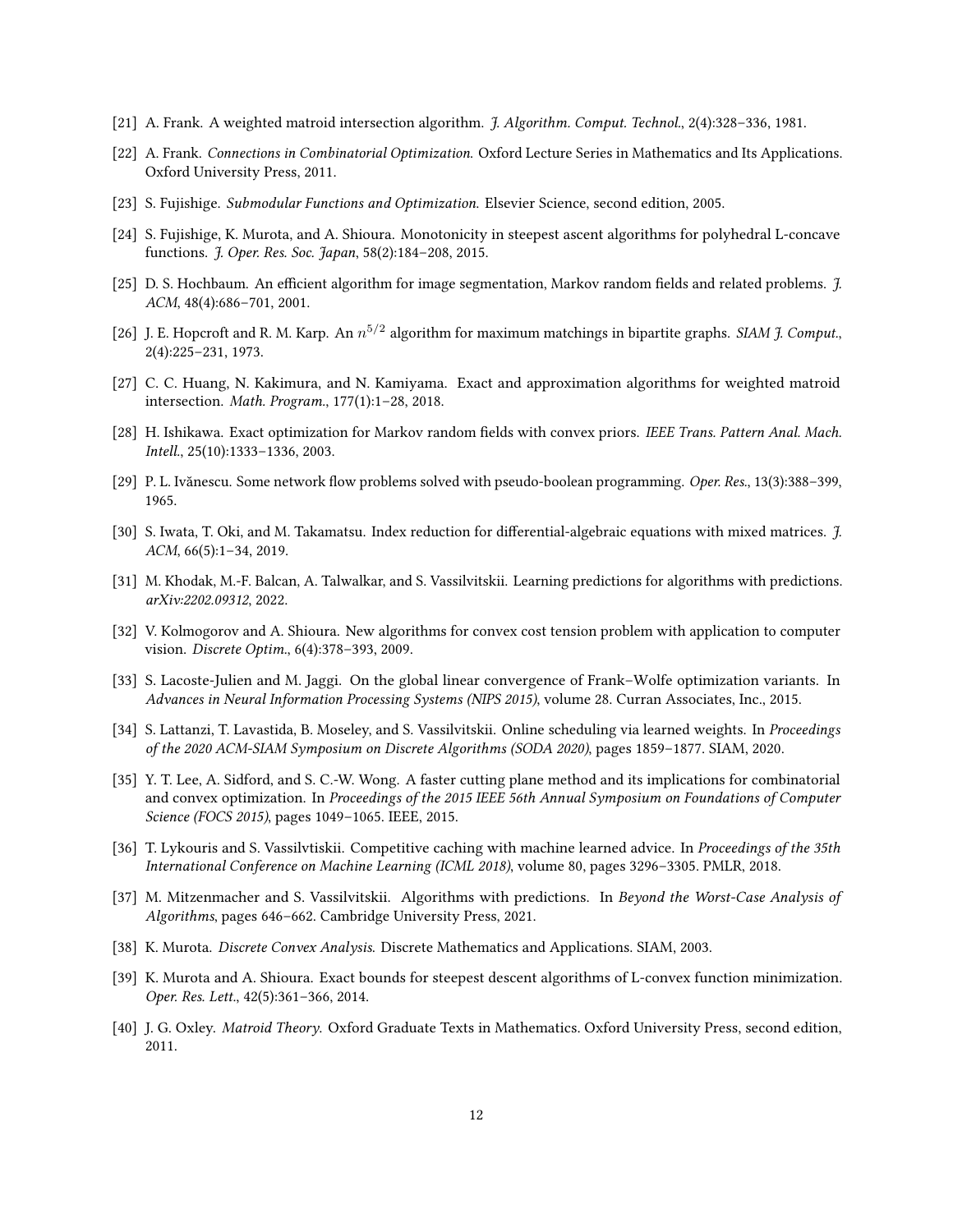- <span id="page-12-0"></span>[41] M. Purohit, Z. Svitkina, and R. Kumar. Improving online algorithms via ML predictions. In Advances in Neural Information Processing Systems (NeurIPS 2018), volume 31. Curran Associates, Inc., 2018.
- <span id="page-12-2"></span>[42] R. T. Rockafellar. Convex Analysis. Princeton University Press, 1970.
- <span id="page-12-1"></span>[43] D. Rohatgi. Near-optimal bounds for online caching with machine learned advice. In Proceedings of the 2020 ACM-SIAM Symposium on Discrete Algorithms (SODA 2020), pages 1834–1845. SIAM, 2020.
- <span id="page-12-5"></span>[44] A. Schrijver. Combinatorial Optimization: Polyhedra and Efficiency. Springer, 2003.
- <span id="page-12-6"></span>[45] S. Shalev-Shwartz. Online Learning and Online Convex Optimization, volume 4. Now Publishers, 2012.
- <span id="page-12-4"></span>[46] A. Shioura. Algorithms for L-convex function minimization: Connection between discrete convex analysis and other research fields. J. Oper. Res. Soc. Japan, 60(3):216-243, 2017.
- <span id="page-12-3"></span>[47] J. van den Brand, Y.-T. Lee, D. Nanongkai, R. Peng, T. Saranurak, A. Sidford, Z. Song, and D. Wang. Bipartite matching in nearly-linear time on moderately dense graphs. In Proceedings of the 2020 IEEE 61st Annual Symposium on Foundations of Computer Science (FOCS 2020), pages 919–930, 2020.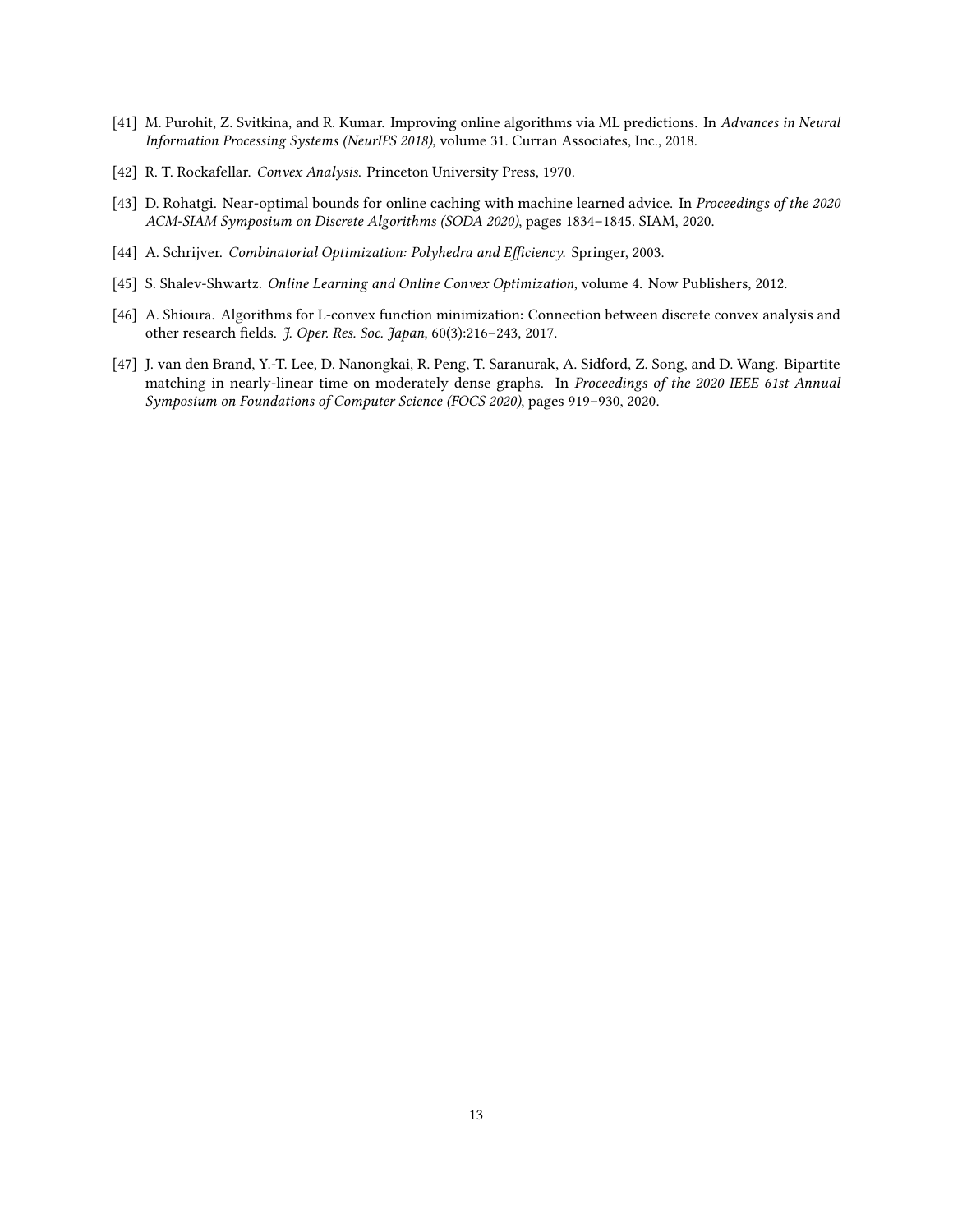## Appendix

### <span id="page-13-0"></span>A Proof of Lemma [1](#page-3-4)

**Lemma 1.** Let  $S \subseteq \mathbb{Z}^V$  be an L/L<sup> $\natural$ </sup>-convex set and  $p \in \text{conv}(S)$ . Then, it holds  $\lfloor p \rfloor \in S$ .

*Proof.* We focus on the case where S is  $L^{\natural}$ -convex; the following proof subsumes the case where S is L-convex. From Proposition [1,](#page-3-5)  $S$  can be written as

$$
S = \left\{ \left. p \in \mathbb{Z}^V \; \right| \, \alpha_i \le p_i \le \beta_i, \, p_j - p_i \le \gamma_{ij} \; \text{ for } i, j \in V; i \ne j \right. \right\}
$$

with some  $\alpha_i \in \mathbb{Z} \cup \{-\infty\}, \beta_i \in \mathbb{Z} \cup \{+\infty\},\$ and  $\gamma_{ij} \in \mathbb{Z} \cup \{+\infty\}.$  Also,  $\text{conv}(S)$  has the same representation except for the replacement of  $\mathbb{Z}^V$  with  $\mathbb{R}^V$ . We prove that for any  $p \in \mathbb{R}^V$  satisfying the inequality constraints,  $[p] \in \mathbb{Z}^V$  also satisfies the constraints, which implies the lemma statement.

Since  $\alpha_i\in\mathbb{Z}\cup\{-\infty\}$  and  $\beta_i\in\mathbb{Z}\cup\{+\infty\}$ ,  $\alpha_i\leq p_i\leq\beta_i$  implies  $\alpha_i\leq\lfloor p_i\rceil\leq\beta_i$ . We below discuss the remaining constraints of form  $p_j - p_i \leq \gamma_{ij}$ . Since  $p_j - p_i \leq \gamma_{ij}$  and  $\gamma_{ij} \in \mathbb{Z} \cup \{+\infty\}$  imply  $[p_j - p_i] \leq \gamma_{ij}$ , it suffices to prove  $[p_j] - [p_i] \leq [p_j - p_i]$ . Let  $p_i = a + r$  and  $p_j = b + s$ , where  $a, b \in \mathbb{Z}$  and  $r, s \in [0, 1)$ . If  $s > r$ , since  $|p_i| \ge a$  and  $|p_j| \le b + 1$ , we have

$$
|p_j| - |p_i| \le b + 1 - a = \lfloor b - a + s - r \rfloor = \lfloor p_j - p_i \rfloor.
$$

If  $s \leq r$ , we have

$$
\lfloor p_j \rceil - \lfloor p_i \rceil = \lfloor b + s \rceil - \lfloor a + r \rceil \le \lfloor b + r \rceil - \lfloor a + r \rceil = b - a = \lceil b - a + s - r \rceil = \lceil p_j - p_i \rceil.
$$

 $\Box$ 

In any case, we have  $|p_i| - |p_i| \leq [p_i - p_i] \leq \gamma_{ij}$ . Hence  $p \in \text{conv}(S)$  implies  $|p| \in S$ .

## B Details of matroid intersection

We describe details of the weighted matroid intersection algorithm discussed in Section [3.2](#page-6-5) and present proofs of Lemmas [3](#page-6-2) and [4.](#page-6-6) We also give a bound on dual optimal solutions to the weighted matroid intersection problem. Readers interested in matroid theory are referred to [\[40\]](#page-11-19).

#### <span id="page-13-1"></span>B.1 Proof of Lemma [3](#page-6-2)

Let  $\mathbf{M}=(V,\mathcal{B})$  be a matroid and  $v\in\mathbb{Z}^V$  be a weight vector. Recall that  $\mathbf{M}^v=(V,\mathcal{B}^v)$  denotes the matroid with  $\mathcal{B}^v = \arg\!\max_{B\in\mathcal{B}} v(B)$ . A maximum-weight base  $B\in\mathcal{B}^v$  can be obtained by the following greedy algorithm [\[20\]](#page-10-11). First, sort elements of  $V$  in a non-increasing order of  $v$  as  $i_1,\ldots,i_{|V|},$  i.e.,  $v_{i_1}\geq\cdots\geq v_{i_{|V|}}.$  Starting with  $B=\emptyset,$ from  $k = 1$  to |V|, add  $i_k$  to B if  $B \cup \{i_k\}$  is independent. The resulting B is a base of M that maximizes  $v(B)$ . The correctness of this greedy algorithm justifies Lemma [3](#page-6-2) as follows.

**Lemma 3.** The rank function of  $\mathbf{M}^v$  is given by  $\rho^v(X) = \max_{B \in \mathcal{B}} (v + \mathbf{1}_X)(B) - \max_{B \in \mathcal{B}} v(B)$ .

*Proof.* By the definitions of the rank function and  $\mathcal{B}^v$ , we have

$$
\rho^v(X) = \max_{B \in \mathcal{B}^v} |X \cap B| = \max_{B \in \mathcal{B}^v} \mathbf{1}_X(B) = \max_{B \in \mathcal{B}^v} (v + \mathbf{1}_X)(B) - \max_{B \in \mathcal{B}} v(B).
$$

Therefore, our goal is to show  $\max_{B \in \mathcal{B}} (v + 1_X)(B) = \max_{B \in \mathcal{B}^v} (v + 1_X)(B)$ . Consider an ordering of elements in  $V$  that is non-increasing with respect to  $v+\frac{1}{2}\mathbf{1}_X.$  Since  $v$  is an integer vector, this order is non-increasing with respect to both v and  $v + \mathbf{1}_X$ , meaning that there exists  $B \in \mathcal{B}$  that maximizes v and  $v + \mathbf{1}_X$  simultaneously, hence  $\max_{B \in \mathcal{B}} (v + \mathbf{1}_X)(B) = \max_{B \in \mathcal{B}^v} (v + \mathbf{1}_X)(B).$  $\Box$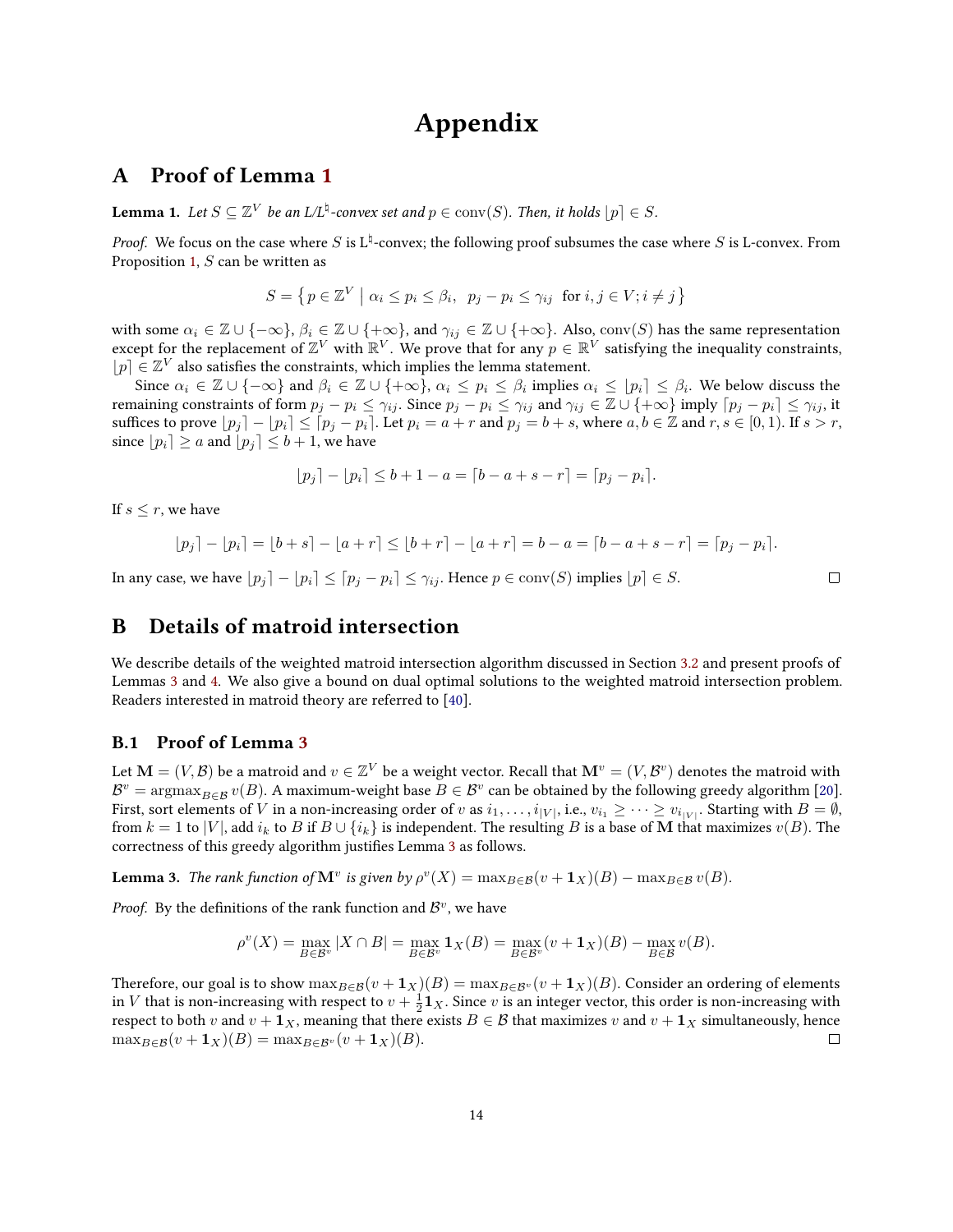#### <span id="page-14-0"></span>B.2 Proof of Lemma [4](#page-6-6)

We give preliminaries on matroid theory (see [\[40\]](#page-11-19) for details). Let  $\mathbf{M} = (V, \mathcal{B})$  be a matroid and X be a subset of V. The restriction of M to X, denoted by M | X, is the matroid on X whose independent sets are subsets of X that are independent in M. The *contraction* of M with respect to X is the matroid M  $/X = (V \setminus X, \mathcal{B} / X)$  with  $B / X = \{B \subseteq V \setminus X \mid B \cup B' \in \mathcal{B}\}$ , where  $B'$  is any base of  $\mathbf{M} | X$  (indeed,  $\mathbf{M} / X$  does not depend on the choice of  $B'$ ). The *direct sum* of two matroids  $\mathbf{M}_1=(V_1,\mathcal{B}_1)$  and  $\mathbf{M}_2=(V_2,\mathcal{B}_2)$  with  $V_1\cap V_2=\emptyset$  is the matroid  $\mathbf{M}_1 \oplus \mathbf{M}_2 = (V_1 \cup V_2, \mathcal{B}_1 \oplus \mathcal{B}_2)$  with  $\mathcal{B}_1 \oplus \mathcal{B}_2 = \{B_1 \cup B_2 \mid B_1 \in \mathcal{B}_1, B_2 \in \mathcal{B}_2\}.$ 

Define  $V^v_\geq(t)=\set{i\in V|v_i\geq t}$  for any  $t\in\mathbb{Z}$ . The correctness of the greedy algorithm for  $v\in\mathbb{Z}^V$  also gives the following well-known decomposition theorem of  $\mathbf{M}^{v}$  (see, e.g., [\[27,](#page-11-7) Lemma 1]).

<span id="page-14-2"></span>**Lemma 5.** It holds  $\mathbf{M}^v = \bigoplus_{t=-\infty}^{\infty} \mathbf{M}^v(t)$ , where  $\mathbf{M}^v(t) = (\mathbf{M} | V^v_{\ge}(t)) | V^v_{\ge}(t+1)$ .

We are ready to prove Lemma [4.](#page-6-6)

**Lemma 4.** There is an algorithm that solves the maximum cardinality matroid intersection problem on  $(\mathbf{M}^p_1,\mathbf{M}^q_2)$  by making  $\mathrm{O}(nr^{1.5})$  calls to independence oracles of  $\mathbf{M}_1$  and  $\mathbf{M}_2.$ 

*Proof.* Cunningham's algorithm [\[15\]](#page-10-6) asks the independence of sets in the form  $I \cup \{j\}$  or  $I \setminus \{i\} \cup \{j\}$ , where I is a common independent set of  $(M_1^p, M_2^q), i \in I$ , and  $j \in V \setminus I$ . Thus, it suffices to show the following: for a matroid  $\mathbf{M}=(V,\mathcal{B}),$  a weight vector  $v\in\mathbb{Z}^{\bar{V}}$ , an independent set  $I$  of  $\mathbf{M}^v,$   $i\in I,$  and  $j\in V\setminus I,$  one can check whether  $I \cup \{j\}$  and  $I \setminus \{i\} \cup \{j\}$  are independent or not in  $\mathbf{M}^v$  by a single call to the independence oracle of M.

Let  $V^v(t) = \{i \in V \mid v_i = t\}$  for  $t \in \mathbb{Z}$ . By Lemma [5,](#page-14-2) a set  $X \subseteq V$  is independent in  $\mathbf{M}^v$  if and only if  $X \cap V^v(t)$ is independent in  $\mathbf{M}^v(t)$  for every  $t\in\mathbb{Z}$ . This and the independence of  $I$  in  $\mathbf{M}^v$  imply that  $I\cup\{j\}$  and  $I\setminus\{i\}\cup\{j\}$ are independent in  $\mathbf{M}^v$  if and only if  $(I\cup\{j\})\cap V^v(v_j)$  and  $(I\setminus\{i\}\cup\{j\})\cap V^v(v_j)$ , respectively, are independent in  $\mathbf{M}^v(v_j)$ . The independence of a set  $X\subseteq V^v(t)$  in  $\mathbf{M}^v(t)$  is equivalent to that of  $X\cup (B\cap V^v_\ge (t+1))$  in  $\mathbf{M}$ , where  $B$  is an arbitrary base of  $\mathbf{M}^v$ . Therefore, we can reduce the independence testing of  $I\cup\{j\}$  and  $I\setminus\{i\}\cup\{j\}$ in  $\mathbf{M}^v$  to that of  $(I\cup\{j\})\cup(B\cap V^v_\ge(v_j+1))$  and  $(I\setminus\{i\}\cup\{j\})\cup(B\cap V^v_\ge(v_j+1))$ , respectively, in  $\mathbf{M}$ . We can obtain  $B \in \mathcal{B}^v$  by running the greedy algorithm once in advance, which makes  $O(n)$  calls to the independence oracle of M. Thus, we obtain the desired oracle complexity.  $\Box$ 

#### <span id="page-14-1"></span>B.3 Bound on dual optimal solutions

Let  $\mathbf{M}_1=(V,\mathcal{B}_1)$  and  $\mathbf{M}_2=(V,\mathcal{B}_2)$  be matroids and  $w\in\mathbb{Z}^V$  be a weight vector. Fixing any maximum-weight common base  $B \in \mathcal{B}_1 \cap \mathcal{B}_2$ , let  $D = (V, A)$  be a directed bipartite graph with bipartition  $V = B \cup (V \setminus B)$  and arc set  $A = A_1 \cup A_2$  given by

<span id="page-14-5"></span>
$$
A_1 = \{ (i,j) \mid i \in B, j \in V \setminus B, B \setminus \{i\} \cup \{j\} \in B_1 \},
$$
  
\n
$$
A_2 = \{ (j,i) \mid i \in B, j \in V \setminus B, B \setminus \{i\} \cup \{j\} \in B_2 \}.
$$
\n(7)

We define an arc-length vector  $\gamma\in\mathbb{Z}^A$  by  $\gamma_{ij}=-w_j$  for  $(i,j)\in A_1$  and  $\gamma_{ji}=w_i$  for  $(j,i)\in A_2.$  Then,  $D$  has no negative cycles [\[44,](#page-12-5) Theorem 41.5] and thus has a *potential*  $p\in\mathbb{Z}^V$ , which is a vector satisfying  $p_j-p_i\leq\gamma_{ij}$  for  $(i, j) \in A$ . Indeed, the potentials coincide with the dual optimal solutions, as in the following lemma.

<span id="page-14-3"></span>**Lemma 6** ([\[44,](#page-12-5) Theorem 41.9]). A vector  $p\in\mathbb{Z}^V$  is optimal to [\(3\)](#page-6-0) if and only if  $p$  is a potential of  $D$  with respect to the arc-length vector  $\gamma \in \mathbb{Z}^A$ .

This lemma gives a bound on an optimal dual solution to the weighted matroid intersection problem.

<span id="page-14-4"></span>**Proposition 3.** There exists a dual optimal solution  $p^*\in\mathbb{Z}^V$  such that  $\|p^*\|_\infty\le rW$ , where  $r$  is the rank of  $\mathbf{M}_1$  and  $\mathbf{M}_2$  and  $W = ||w||_{\infty}$ .

*Proof.* Let  $p \in \mathbb{Z}^V$  be the vector whose  $i$ th component  $p_i$  is the minimum length of any directed paths on  $D$  that ends at i (starting from wherever). Then, p is a potential of  $D$  [\[44,](#page-12-5) Theorem 8.2] and thus is a dual optimal solution by Lemma [6.](#page-14-3) The number of arcs in a simple path on D is at most  $2r$ , and each arc has a length at least  $-W$ , hence  $-2rW \le p_i \le 0$ . Let  $p^* = p + rW$ 1, which is also a dual optimal solution and satisfies  $-rW \le p_i^* \le rW$  for  $i \in V$ . Hence, we have  $||p^*||_{\infty} \leq rW$ .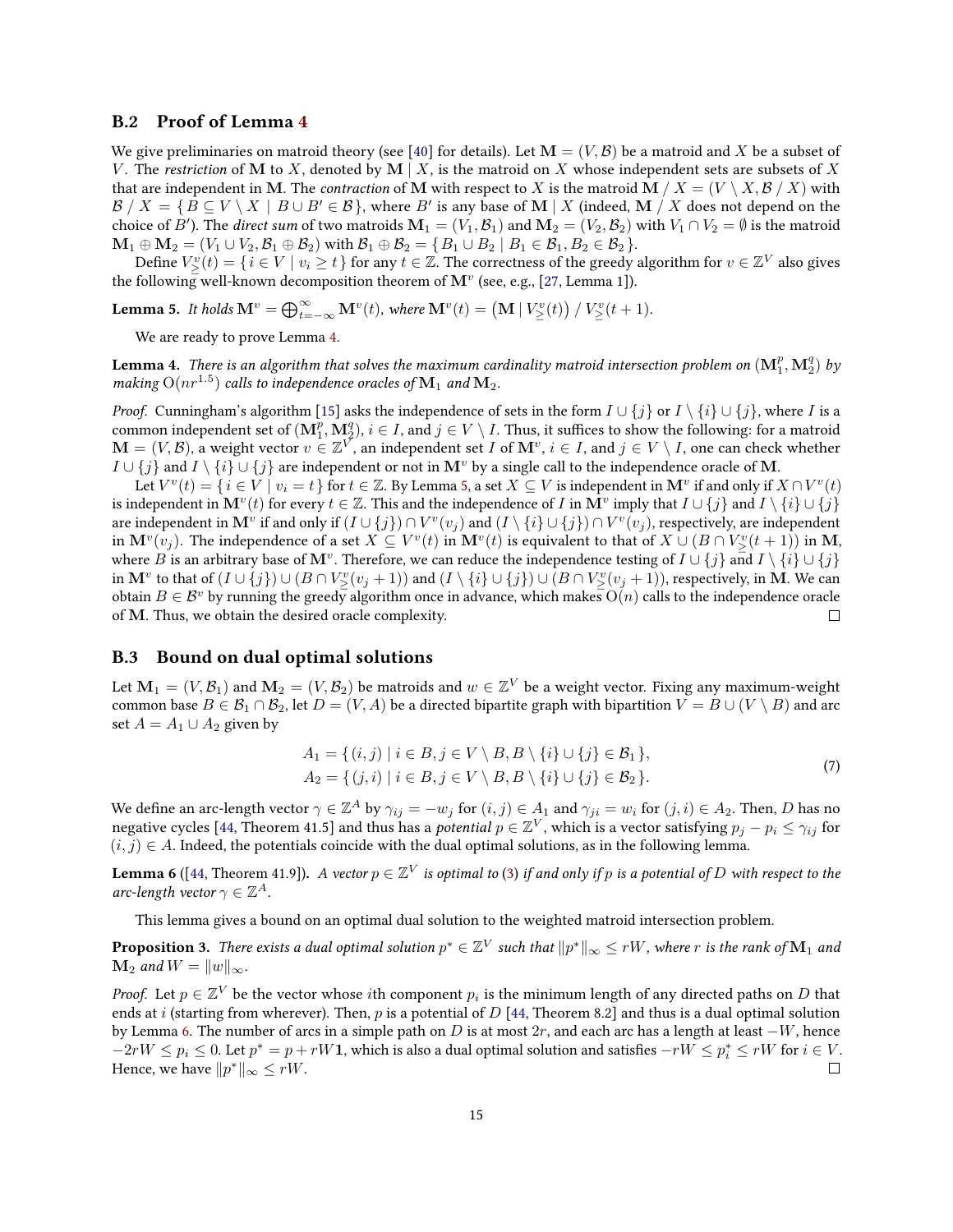The following example shows that the bound given in Proposition [3](#page-14-4) is tight.

**Example 1.** Let  $n \in \mathbb{N}$  be odd. Define  $\mathbf{M}_1 = (V, \mathcal{B}_1)$  and  $\mathbf{M}_2 = (V, \mathcal{B}_2)$  by  $V = \{1, \dots, n\}$  and

$$
\mathcal{B}_1 = \{ B \subseteq V \mid 1 \notin B \text{ and } |B \cap \{i, i+1\}| = 1 \text{ for even } i \in V \},
$$
  

$$
\mathcal{B}_2 = \{ B \subseteq V \mid n \notin B \text{ and } |B \cap \{i, i+1\}| = 1 \text{ for odd } i \in V \}.
$$

Then,  $M_1$  and  $M_2$  are matroids (*partition matroids*) of rank  $r = (n-1)/2$  having a unique common base  $B^* =$  $\{2, 4, \ldots, n-3, n-1\}$ . The sets  $A_1$  and  $A_2$  defined in [\(7\)](#page-14-5) with respect to  $B = B^*$  are  $A_1 = \{(2, 3), (4, 5), \ldots, (n-1)\}$ 1, n)} and  $A_2 = \{(1, 2), (3, 4), \ldots, (n-2, n-1)\}$ , respectively, meaning that  $D = (V, A)$  with  $A = A_1 \cup A_2$  is the directed path graph from  $1$  to  $n.$  Let  $W\in\mathbb{N}$  and  $w\in\mathbb{Z}^V$  be a weight vector defined by  $w_i=\left(-1\right)^{i+1}W$  for  $i\in V.$ Then, the corresponding arc length  $\gamma \in \mathbb{Z}^A$  is  $\gamma_{i,i+1} = -W$  for every arc  $(i, i + 1) \in A$ .

Let  $p^*\in\mathbb{Z}^{V}$  be a dual optimal solution. By Lemma [6,](#page-14-3)  $p^*$  is a potential of  $D$  with respect to  $\gamma.$  Thus, we have  $p_{i+1}^* - p_i^* \le -W$  for  $i = 1, \ldots, n-1$ , hence  $p_i^* \le p_1^* - (i-1)W$  for  $i \in V$ . The  $\ell_{\infty}$ -norm of  $p^*$  is minimized when  $p_i^* = ((n+1)/2 - i)W$  for  $i \in V$  with the minimum value of  $(n-1)W/2 = rW$ , thus implying the tightness of the bound in Proposition [3.](#page-14-4)

## <span id="page-15-1"></span>C Counterexample to the bound on dual solutions for bipartite matching

In the proof of [\[17,](#page-10-3) Lemma 22], the following claim is used: if all edge costs  $c_e$  of a bipartite graph  $(V, E)$  are nonnegative and at most C, there is an optimal dual solution  $y^* \in \mathbb{R}^V$  to the minimum cost perfect bipartite matching problem such that  $\|y^*\|_\infty \leq C$ , where the dual problem is given as

$$
\underset{y \in \mathbb{R}^V}{\text{maximize}} \quad \sum_{i \in V} y_i \quad \text{subject to} \quad y_i + y_j \le c_e \quad (e = \{i, j\} \in E).
$$

We give a counterexample to this claim.

**Example 2.** Let  $n \in \mathbb{N}$  be even and  $P_n = (V, E)$  be the path graph with vertices  $V = \{1, \ldots, n\}$  and edges  $E = \{ \{i, i+1\} \mid i = 1, \ldots, n-1 \}.$  Then,  $P_n$  is a bipartite graph with bipartition  $\{L, R\}$  of V, where L and R consist of the odd and even numbers in V, respectively. Set an edge cost  $c_e$  of  $e = \{i, i + 1\} \in E$  to  $C > 0$  if  $i \in L$  and to 0 if  $i \in R \setminus \{n\}$ . Since  $M^* = \{ \{i, i + 1\} \mid i \in L \}$  is a unique perfect matching, any optimal dual solution  $y^*$  must satisfy the tightness condition for all edges in  $M^*$ , i.e.,  $y_i^* + y_{i+1}^* = C$  for  $i \in L$ . In addition, the feasibility of  $y^*$  implies  $y_i^* + y_{i+1}^* \leq 0$  for  $i \in R \setminus \{n\}$ . Thus, we have  $y_i^* \geq y_{i+2}^* + C$  for  $i \in L \setminus \{n-1\}$ , hence  $y_1^* \ge y_{n-1}^* + (n/2 - 1)C$ . For  $n \ge 8$ ,  $y_{n-1}^* \in [-C, +C]$  implies  $y_1^* \ge 2C > C$ , contradicting the claim.

## <span id="page-15-0"></span>**D** Projection onto general  $\mathrm{L}^\natural$ -convex sets

Let  $S \subseteq \mathbb{Z}^V$  be a non-empty  $\texttt{L}^\natural$ -convex set. We assume that  $S$  is represented as in Proposition [1,](#page-3-5) i.e.,

$$
S = \left\{ p \in \mathbb{Z}^V \mid \alpha_i \le p_i \le \beta_i, \ p_j - p_i \le \gamma_{ij} \ \text{ for } i, j \in V; i \ne j \right\}
$$

where  $\alpha_i \in \mathbb{Z} \cup \{-\infty\}$ ,  $\beta_i \in \mathbb{Z} \cup \{+\infty\}$ , and  $\gamma_{ij} \in \mathbb{Z} \cup \{+\infty\}$ . We define an edge set  $E = \{(i, j) | i, j \in V; i \neq j, \gamma_{ij} < +\infty\}$ and let  $m=|E|$  (note that constraints with  $\gamma_{ij}=+\infty$  can be ignored). Given any  $\hat{p} \in \mathbb{R}^V$ , we show that an  $\ell_{\infty}^{\pm}$ projection  $\mathcal{P}(\hat{p}) \in \mathop{\rm argmin}_{p \in \mathop{\rm conv}(S)} \| p - \hat{p} \|_\infty^{\pm}$  can be computed in  $\mathrm{O}(mn)$  time, where  $n = |V|.$ 

Using variables  $q = p - \hat{p} \in \mathbb{R}^{\hat{V}}$ , we rewrite the problem of computing  $\mathcal{P}(\hat{p})$  as

minimize 
$$
||q||_{\infty}^{\pm} = \max_{i \in V} \max\{0, +q_i\} + \max_{i \in V} \max\{0, -q_i\}
$$
  
subject to  $\alpha_i - \hat{p}_i \leq q_i \leq \beta_i - \hat{p}_i \quad \forall i \in V$   
 $q_j - q_i \leq \gamma_{ij} - \hat{p}_j + \hat{p}_i \quad \forall i, j \in V; i \neq j.$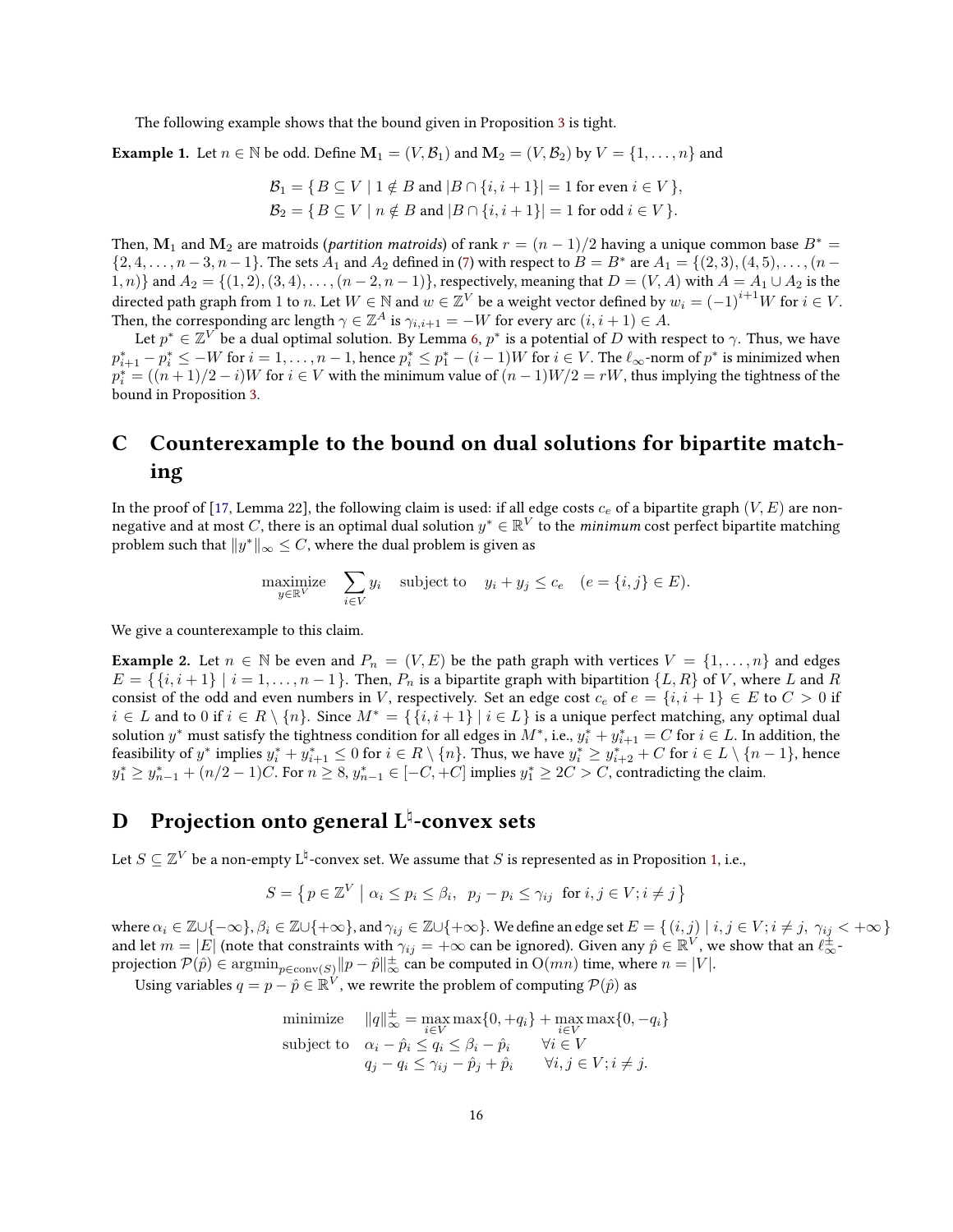For convenience, let  $\hat\gamma_{i0}=-\alpha_i+\hat p_i$ ,  $\hat\gamma_{0i}=\beta_i-\hat p_i$ , and  $\hat\gamma_{ij}=\gamma_{ij}-\hat p_j+\hat p_i$  for  $i,j\in V$  such that  $i\neq j, V_0=\{0\}\cup V,$ and  $E_0 = E \cup \{(i,0) \mid i \in V, \ \alpha_i > -\infty\} \cup \{(0,i) \mid i \in V, \ \beta_i < +\infty\}$ . Then, using variables  $(q_0,q) \in \mathbb{R} \times \mathbb{R}^V$ , we can rewrite the problem as

minimize 
$$
\max_{i \in V_0} q_i - \min_{i \in V_0} q_i
$$
  
subject to 
$$
q_j - q_i \leq \hat{\gamma}_{ij} \quad \forall (i, j) \in E_0
$$

$$
q_0 = 0.
$$

We further rewrite this problem as a linear programming problem with additional variables  $q_s, q_t \in \mathbb{R}$  (s,  $t \notin V_0$ ). Letting  $q_s$  and  $q_t$  represent  $\max_{i\in V_0}q_i$  and  $\min_{i\in V_0}q_i$ , respectively, the objective function is written as  $q_s-q_t$ , and this yields additional constraints  $q_i - q_s \leq 0$  and  $q_t - q_i \leq 0$  for  $i \in V_0$ . Thus, the negative of the above problem written as

maximize 
$$
q_t - q_s
$$
  
\nsubject to  $q_j - q_i \leq \hat{\gamma}_{ij} \quad \forall (i, j) \in E_0$   
\n $q_i - q_s \leq 0 \quad \forall i \in V_0$   
\n $q_t - q_i \leq 0 \quad \forall i \in V_0$   
\n $q_0 = 0.$  (8)

If we do not have the last constraint,  $q_0 = 0$ , [\(8\)](#page-16-1) is the dual of the shortest s-t path problem on a graph  $\tilde{G} = (\tilde{V}, \tilde{E}, \tilde{w})$ , where  $\tilde{V} = V_0 \cup \{s, t\}, \tilde{E} = E_0 \cup \{(s, i) | i \in V_0\} \cup \{(i, t) | i \in V_0\}$ , and

<span id="page-16-1"></span>
$$
\tilde{w}_{ij} = \begin{cases} \hat{\gamma}_{ij} & \text{for } (i,j) \in E_0 \\ 0 & \text{otherwise} \end{cases}
$$

for  $(i,j)\in \tilde E.$  Moreover, given any optimal solution  $q'\in\mathbb R^{\tilde V}$  to [\(8\)](#page-16-1) without the last constraint,  $q^*=q'-q'_0\mathbf 1$  is also optimal and satisfies  $q_0^*=0.$  Hence, the remaining task is to solve the shortest path problem on  $\tilde{G}.$  Since  $|\tilde{V}|=n+3,$  $|\tilde{E}| \leq m + 4n + 2$ , and the L<sup> $\sharp$ </sup>-convexity of  $S \neq \emptyset$  rules out the presence of negative cycles, the Bellman–Ford algorithm can solve the shortest path problem on G in  $O(mn)$  time. More precisely, to obtain an optimal solution  $q^*\in\mathbb{R}^{\tilde{V}}$  to [\(8\)](#page-16-1), we find shortest paths from  $s$  to all vertices in  $\tilde{V}\setminus\{s\}$  with the Bellman–Ford algorithm, and we set the potential  $q^*$  along the found paths so that  $q_0^* = 0$  holds. We obtain a desired projection as  $p = \hat{p} + q_V^*$ , where  $q_V^*\in \mathbb{R}^V$  is the restriction of  $q^*\in \mathbb{R}^{\tilde{V}}$  to  $V.$ 

### <span id="page-16-0"></span>E Proof of Theorem [2](#page-8-1)

**Theorem 2.** Let V be a finite set of size n and  $C > 0$ . For any sequence of functions  $g_1, \ldots, g_T$  that map  $\mathbb{Z}^V$  to  $\R\cup\{+\infty\}$ , there is an online learning algorithm that returns  $\hat p_1,\dots,\hat p_T\in\R^{V}$  with the following regret bound for any  $\hat{p}^* \in [-C, +C]^V$ 

$$
\sum_{t=1}^T \|p^*(g_t) - \hat{p}_t\|_{\infty} \le \sum_{t=1}^T \|p^*(g_t) - \hat{p}^*\|_{\infty} + C\sqrt{2nT}.
$$

Moreover, for any distribution  $\mathcal D$  over functions  $g:\mathbb Z^V\to\mathbb R\cup\{+\infty\}$ ,  $\delta\in(0,1]$ , and  $\varepsilon>0$ , if  $T=\Omega\Big(\big(\frac{C}{\varepsilon}\big)^2\big(n+\log\frac{1}{\delta}\big)\Big)$ i.i.d. samples  $g_1,\ldots,g_T$  from  ${\cal D}$  are given, we can compute  $\hat p\in\mathbb{R}^V$  that satisfies the following condition with a probability of at least  $1-\delta$  for all  $\hat{p}^* \in [-C,+C]^V$  :

$$
\mathbb{E}_{g\sim\mathcal{D}}\|p^*(g)-\hat{p}\|_{\infty}\leq \mathbb{E}_{g\sim\mathcal{D}}\|p^*(g)-\hat{p}^*\|_{\infty}+\varepsilon.
$$

*Proof.* We regard  $L_t(p) = \|p^*(g_t) - p\|_{\infty}$  for  $t = 1, \ldots, T$  as loss functions of  $p \in \mathbb{R}^V$  and use the online gradient descent method (OGD). Note that  $L_t(p)$  is convex since

$$
L_t\left(\frac{p+q}{2}\right) = \left\| p^*(g_t) - \frac{p+q}{2} \right\|_{\infty} \le \left\| \frac{p^*(g_t)}{2} - \frac{p}{2} \right\|_{\infty} + \left\| \frac{p^*(g_t)}{2} - \frac{q}{2} \right\|_{\infty} = \frac{L_t(p) + L_t(q)}{2}
$$